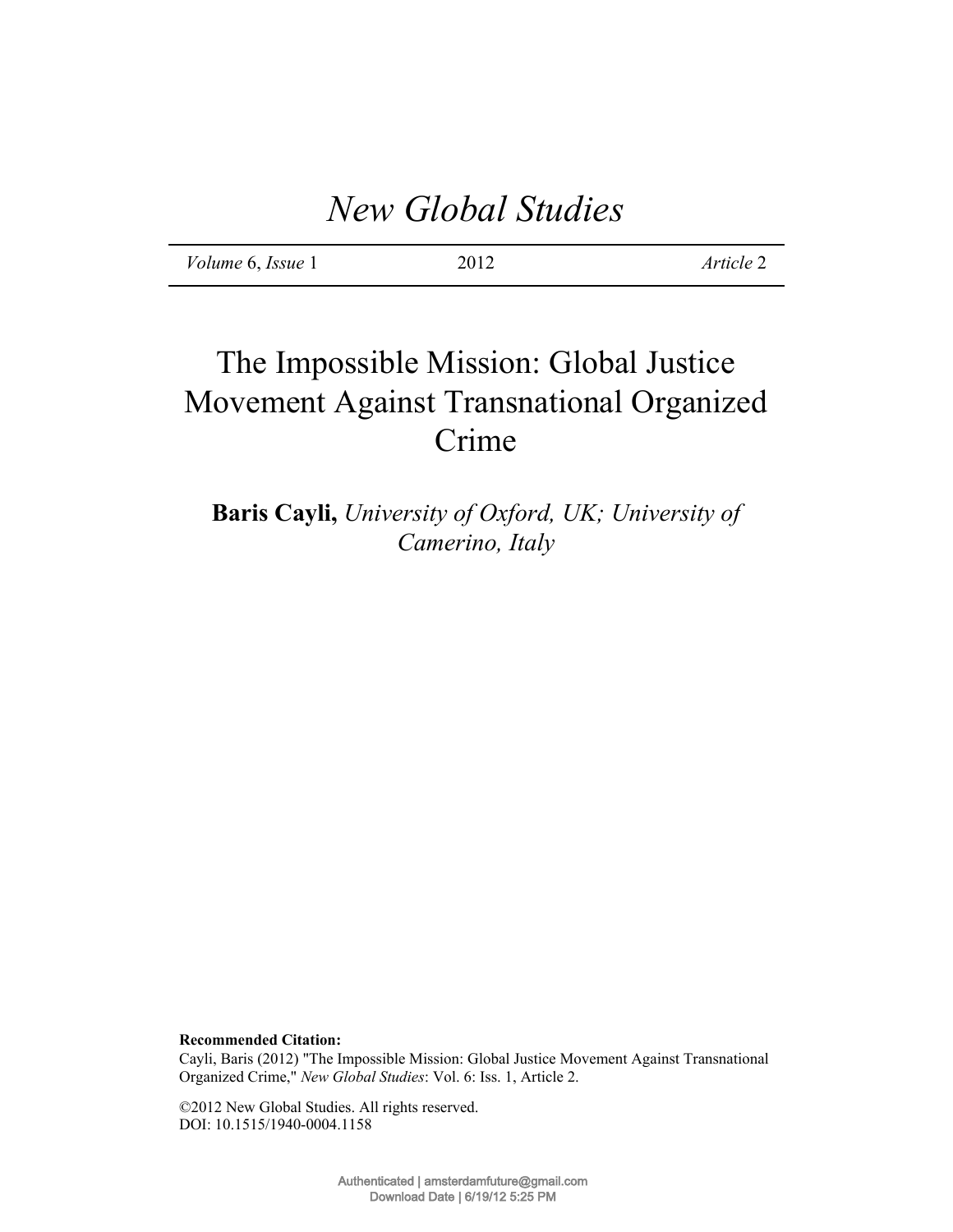# The Impossible Mission: Global Justice Movement Against Transnational Organized Crime

Baris Cayli

#### **Abstract**

This article argues that the best counterattack against globally oriented transnational organized crime (TOC) is by a global response. The contribution of participating states and the creation of a collective identity against TOC are both necessary. This creation would be more effective through transnational social movements. Therefore, activating the global justice movement (GJM) against TOC would be a significant achievement. This has not yet taken place for both structural and ideological reasons which are on the surface quite rational. If GJM activists create a more unified movement, however, and adhere more strictly to non-violence as have other social movements like the Libera anti-Mafia association of Italy and Flare Network of Europe, there is potential for convergence.

**KEYWORDS:** global justice movement, globalization, transnational organized crime, social movement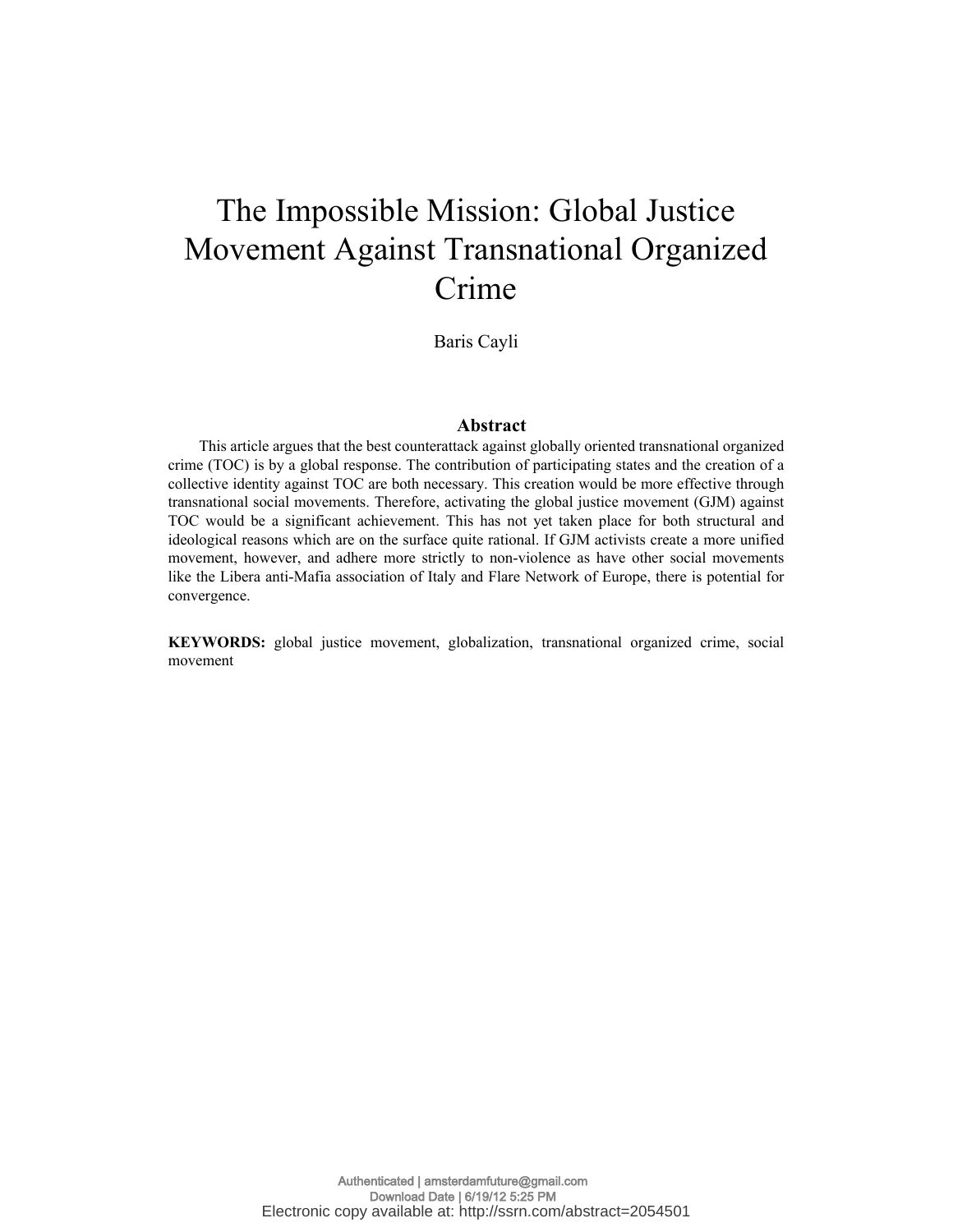#### **INTRODUCTION**

Two significant concepts in recent world politics, the global justice movement (GJM) and transnational organized crime (TOC), may not initially seem relevant to one another. However, these two concepts have significant commonalities and overlaps.

After the 1970s, new social movements led to the current era of mobilization, one that differed from the Old Labor movement and its materialistic approach. The agenda of this new social movement has been dominated by the considerations of environmental protection, gender equality, respect for identities and multicultural formations (della Porta, 2007, p. 6). This new movement also brought about the emergence of GJM in the 1990s. GJM and its actors which, in fact, do not reject the Old Labor movement ideologies but additionally encompasses issues such as social justice, social security, equal economic opportunity, transparency, and solidarity, and its fundamental principles are similar to those of the feminist, environmental and anti-war movements (Moghadam, 2008; Dalton 1994; Lynch, 1999). GJM basically rejects, in principle, neo-liberal globalization, an ideology by which the world is dominated by a few major actors/states, multinational companies, and international organizations, which are perceived as the source of spreading "evil" and represent the "antagonist" of GJM activists.

Before making a comparison and analyzing the interactions between GJM and TOC, it is crucial to comprehend what we should understand when we talk about TOC since there is more than one definition. The definition of organized crime has been ambiguous and complex (Paoli, 2002; Fickenauer, 2005). The main distinction is between "organized crime group" and "organized crime" in which the latter is more regarded mafia-type crime (Hagan, 2005). Accordingly, Varese (2001: 4) wrote that: "by organized crime we do not mean simply 'crime that is organized.' Three burglars, who get together and plan a robbery, do not qualify as an organized criminal group (OCG). An OCG seeks 'to govern' the underworld." Our definition of organized crime is in line with the Varese's. The criminal organization governs the underworld through certain type of crimes such as human and drug trafficking, sex trafficking, extortion and arm trafficking. The illicit profits that are gained through these activities are managed with a set of methods by the members of the underworld. More to the point, transnational organized crime occurs when those activities utilize the profits of the organized crime groups in more than one country within a system of networks.

Transnational has been added to the concept of organized crime due to its difference from traditional methods of the mafia groups and its activities in more than one country (Mueller, 1998). The phrase has been popular in recent decades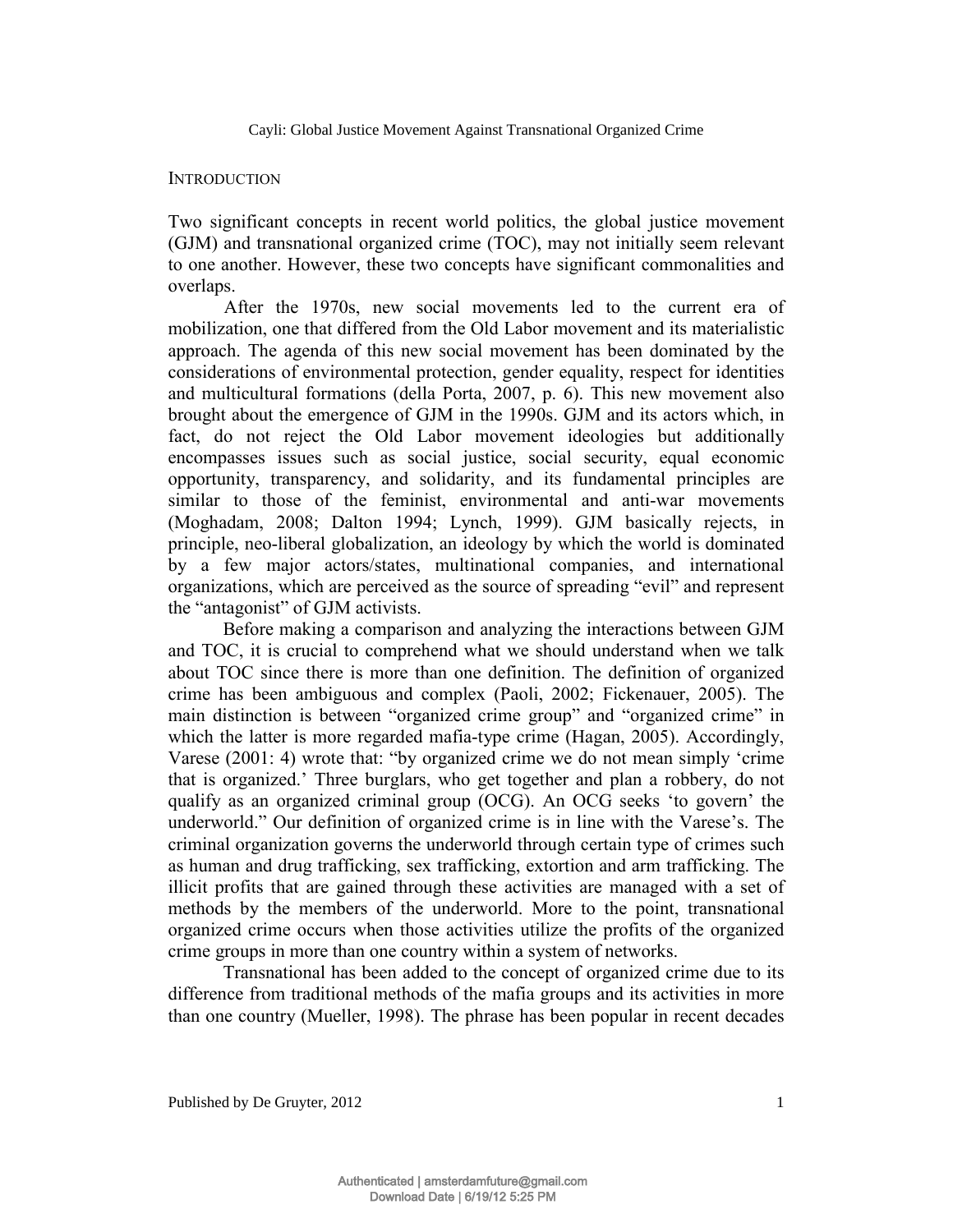because of globalization, which suggests flexibility in the functions of organized crime and the extension its networks outside one country.

In contrast to GJM, TOC uses any opportunity for illegal profit through exploiting resources that have been the foundational motivations of GJM. At this point, a paradox emerges: why does GJM explicitly target states and international institutions while neglecting TOC, which harm the principles and motivations of GJM to a similar extent. The disinterest of GJM activists in TOC is rational and strongly related with the priorities and perceptions of the GJM activists who target the roots of the problems rather than side effects of it such as TOC.

Mobilizing GJM against TOC seems to be an impossible mission. Ideally, GJM would oppose TOC for several reasons. First, TOC targets the ideals and values that GJM activists fight for, yet GJM more intensely focuses on states, and international organizations such as NATO, IMF, G-8, G-20, and multi-national corporations. GJM, flagging but global, has the potential to act against TOC in principle, but not in practice. Second, the ideologies that GJM defends concern the same resources and values that TOC exploits to make an illegal profit.

Our second point is that it important to direct GJM against TOC but it is not possible practically. However, it may be furthered with an increase in the quality of democratic foundations along three lines: public deliberation, public awareness and inclusive democracy. Moreover, transnational collective action can do much to realize improvements along these three lines.

Finally, our third point emphasizes that GJM should diversify its antagonists so as to participate in opposing TOC by using two ethical instruments: negative utilitarianism and moral universalism. Whereas the first activates material concerns, the second principle stimulates the moral concerns of the activists. These two different ethical principles are critical instruments that illustrate how activists could stand against TOC. Additionally, if GJM activists include TOC into their agenda, it may potentially help to increase the awareness about the harms of TOC and to open the gates for lending citizens' voices to deliberative democracy.

There are three basic limitations of GJM: (1) the structure of the movement (2) the method that the movement applies and (3) lack of counter policy production. All three mitigate its effectiveness. There are alternative methods to create transnational collective identity such as in the Italian case of Libera anti-Mafia association at the national level and the foundation of Flare Network in 2008 at the international level. These two organizations are models of civic struggle against organized crime which are free of three aforementioned limitations. Yet, these two organizations have not garnered the worldwide attention like GJM. More to the point, the Libera anti-Mafia association and Flare Network are significant institutions which attain fruitful results when these two institutions are not challenged by the limitations of GJM.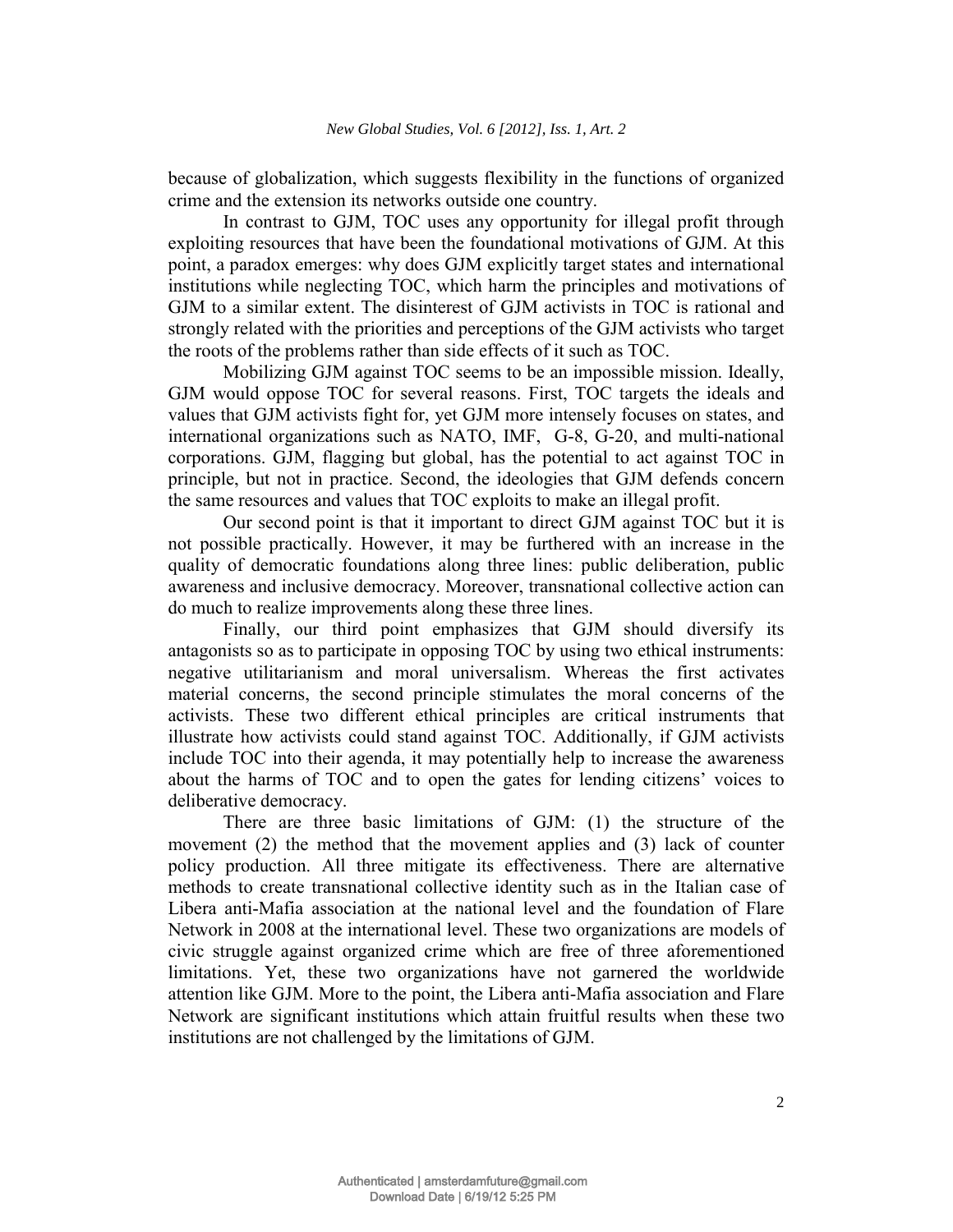STRUCTURAL AND IDEOLOGICAL FORMATIONS OF THE GLOBAL JUSTICE MOVEMENT

Transnational collective action is mostly used as a term to signify "coordinated international campaigns on the part of networks of activists against international actors, other states, or international institutions" (della Porta and Tarrow, 2005, p. 7). Transnational collective action certainly has a significant place in activating the global justice movement to confront the ideologies of governments, international organizations and actors such as NATO (North Atlantic Treaty Organization), the WTO (World Trade Organization), the G-8 (The Group of 8), the G-20 (The Group of Twenty), the EU (European Union) NAFTA (North American Free Trade Agreement), the IMF (International Monetary Fund), and multi-national corporations. The reason for such a confrontation is mainly the perception of these institutions or states as the main obstacles to attaining global justice as these institutions are perceived as the stimulators and shapers of wars, global warming, economic inequality, neo-liberal economies, and the current state of globalization (Pianta and Zola, 2005). The disunited and heterogeneous structure of GJM is not built on cohesive methods to realize its goals. However, in addition to its diverse subjects, various groups, and different methods, there are commonalities among each GJM actions. There have been greater numbers of GJM events all around the world. In the last two decades, they have become more crystallized. The heterogeneous and multi-layered structure of the GJM is demonstrated through four representative examples: the Zapatista Army of National Liberation (Ejército Zapatista de Liberación Nacional, EZLN) in Mexico; the French Public Strikes; the Seattle protests against WTO summit, and G-8 protests in Genoa; the anti-war movement against the invasion of Iraq, antinuclear movement and the recent Occupy Wall Street (OWS) movements. They were briefly as follows:

In Chiapas, Mexico, the EZLN rebelled in 1994, and around 2,000 poor indigenous peasants occupied the towns in heights of Chiapas because of the huge economic and social difference between the rich and the poor. This movement was significant in terms of its bottom-up orientation and the direct action to change social inequality. In this regard, EZLN was opposed to neoliberal policies and NAFTA, which they thought harmed the lives of the peasants through free trade. The movement generated a substantial amount of propaganda because of their political communications, and managed to attract global attention (Harvey, 1998; Weatherby, 2000; Higgins, 2004).

The French Public strikes of November and December 1995 were one of the most significant landmarks in GJM. One of the largest social movements in France after the 1968 protest movements, they occurred against the new [Juppé](http://en.wikipedia.org/wiki/Alain_Jupp%C3%A9)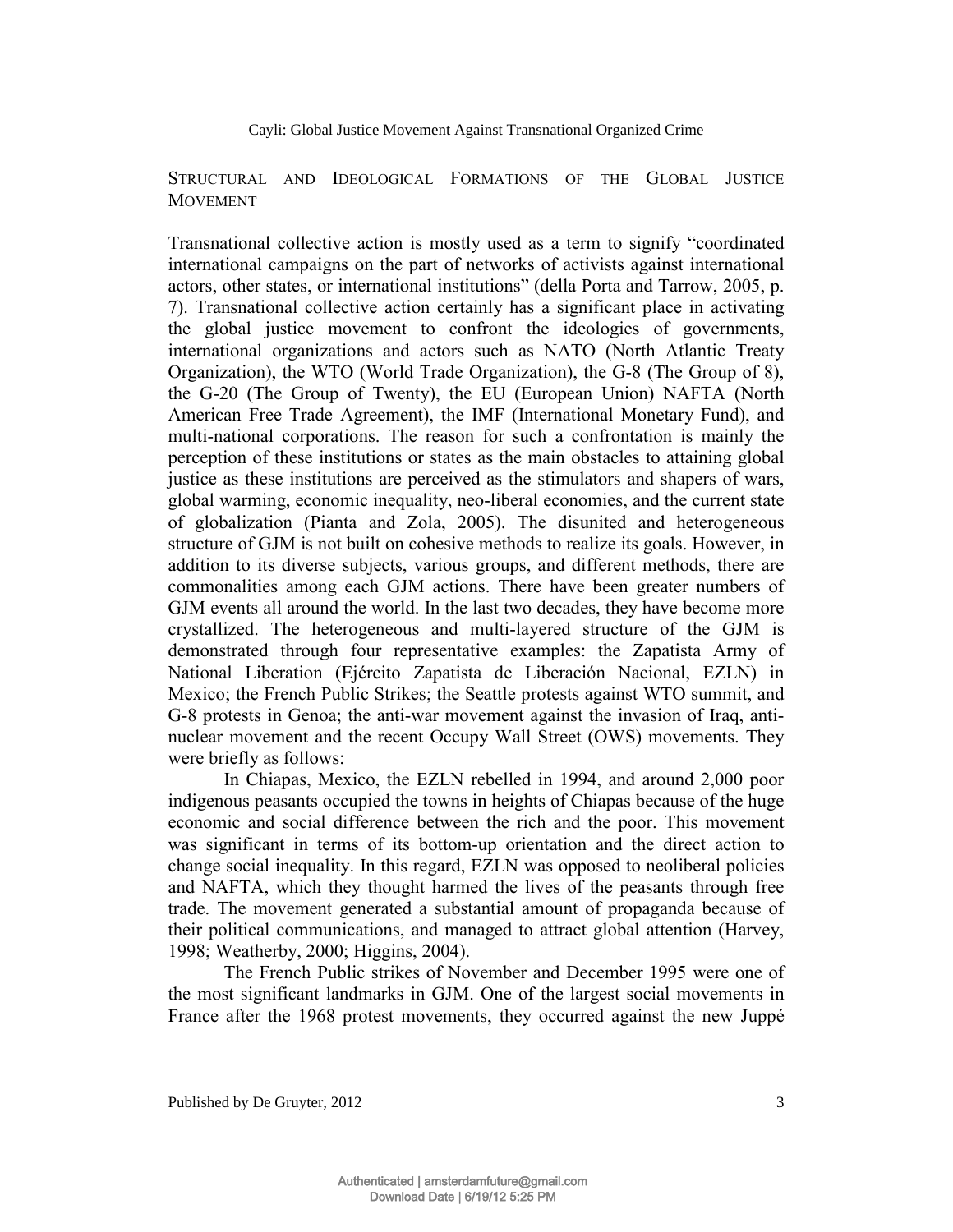government, which aimed to increase welfare cutbacks. The resistance resulted in victory and the government withdrew the proposals (Trat, 1996; Jenkins, 2000).

The Seattle protests were another turning point in the global justice movement. When the World Trade Organization (WTO) summit occurred in 1999 in Seattle, thousands of protestors had decided months earlier to protest it because of their alignment against economic globalization. More than 600 protesters were arrested by the end of the day (Solnit, Solnit and Mittal, 2009). Additionally, the G-8 summit in Genoa in June 2001 saw demonstrations by 300,000 people (della Porta and Diani, 2006).

The invasion of Iraq by the USA in 2003 succeeded in mobilizing people around the world against the war. (Callinicos, 2005).

The OWS began on  $17<sup>th</sup>$  of September 2011 in Zuccotti Park near New York City's Wall Street. OWS emerged out with the recent worldwide economic crises which triggered dissent against the organization of the world economic system and the power of the hegemonic institutions and states. The Alliance for Global Justice (AFGJ) sponsored the OWS. Similarly to GJM, OWS has called for eliminating the current power of the hegemonic institutions. The most popular slogan of the OWS is: "We are the 99 percent." The slogan signifies the potential power of the movement through emphasizing its overwhelming majority. More importantly, OWS was not limited to New York. Shortly after its first protest in September, OWS managed to mobilize thousands of people in the USA and organized a big social protest on  $15<sup>th</sup>$  of October in over 900 cities around the world. In many cases, the local authorities reacted heavily. In this respect, Graeber (2011) has suggested a link between OWS and anarchism.

Apart from these significant representations of GJM actions, organizations have emerged which work with multiple issues: for example, the Association for the Taxation of Financial Transactions for the Aid of Citizens, ATTAC, which was created in 1998 in France and now has branches in many countries, such as Germany, Canada, Italy and Lebanon. They defend the value of public goods and services and are not against globalization; rather, they seek global policies that promote social justice (Kolb 2005; Birchfield and Freyberg-Inan, 2004).

Multiple GJM actions illustrate that the activists have both commonalities and differences. GJM is far from being a united and homogenous structure, and has both local and global aspects. The commonalities of GJM can be summarized in six points. First, it is directed against state or international organizations. Second, protesting is the common action to demonstrate dissent. Third, the activists primarily blame the macro system rather than the micro actors. Fourth, such blame is ascribed to the injustice of the current system of globalization where the other micro actors such as the politicians or corrupted bureaucrats take the advantage of this international capitalist system. Fifth, the activists have clear targets which aim to change the macro/social system or abolish certain policies.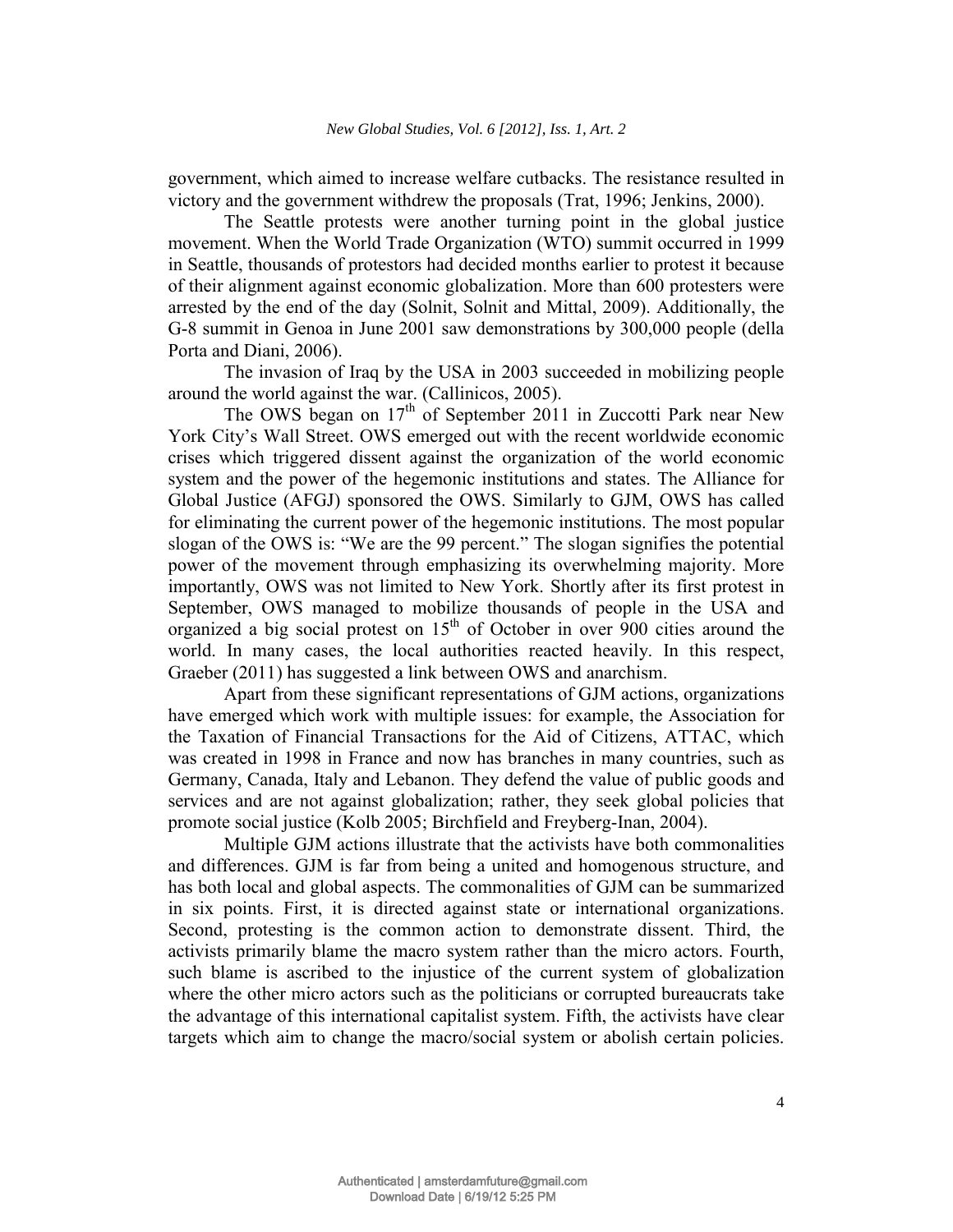Finally, the activists take their action at the local level but aim to attract global attention. For instance, the protest generally occur in the places where the activists live or the antagonists are active but the struggle of the activists try to take the attention globally through their strikes, resistance, and the mass social protests which are instrumental to show their resilience.

As to differences, these may be summarized in five points. First, even though the activists have clear main aims, there is no structured policy designed step by step to realize their main goal. Second, the method that the activists use during the protests and resistance illustrate either violent or non-violent measures which would seem to increase the heterogeneity among the GJM activists. Third, the actors may belong to different ages, gender or political groups. Fourth, GJM activists' focus on issues changes according to the activists' ideological priorities, such as social justice, anti-war activism, environmentalism or multiple ideologies. Finally, GJM protests in the world and various actions are not coordinated from just one center in a systematic manner but rather each movement is mainly independent even if each has its own organization (Della Porta and Mosca, 2005).

These commonalities and differences make GJM difficult to categorize as just one movement; rather it is a "movement of movements." Although, GJM activists have common features and ideological approaches in favor of a "better world," there are also distinctions which make GJM activists ineffective against other actors who attack against their values and motivations, such as TOC. Firstly, GJM activists diversify in the structure of the movement and secondly in the priority of ideologies. Therefore, structural and ideological diversifications restrain GJM activists from taking action.

### THE IMPORTANCE OF TRANSNATIONAL COLLECTIVE ACTION AGAINST TOC

It is important to create transnational collective action against TOC because it is dysfunctional and a hindrance to governance.

States have attacked organized crime, but they do the most harm to democracies through the "totalitarian control of the territory…privatization of the public – destructing civil society." (Armao, 2003, p. 33). Moreover, the failure of the states to provide security, justice and solidarity motivates criminal groups to perform their illegal activities (Skaperdas, 2001; Sung, 2004). Most people fight against TOC by means of public deliberation, awareness, and inclusive democracy. These three means, which are related to democracy, explain why civil society activities become so crucial in increasing the effectiveness of the struggle to fight against TOC. Such support from the civil society may increase the ability of the public to deliberate and to control, that is, to take a watchdog position, as regards the government's anti-transparent activities, corruption cases and collusion of the politicians with the organized crime groups. Non-governmental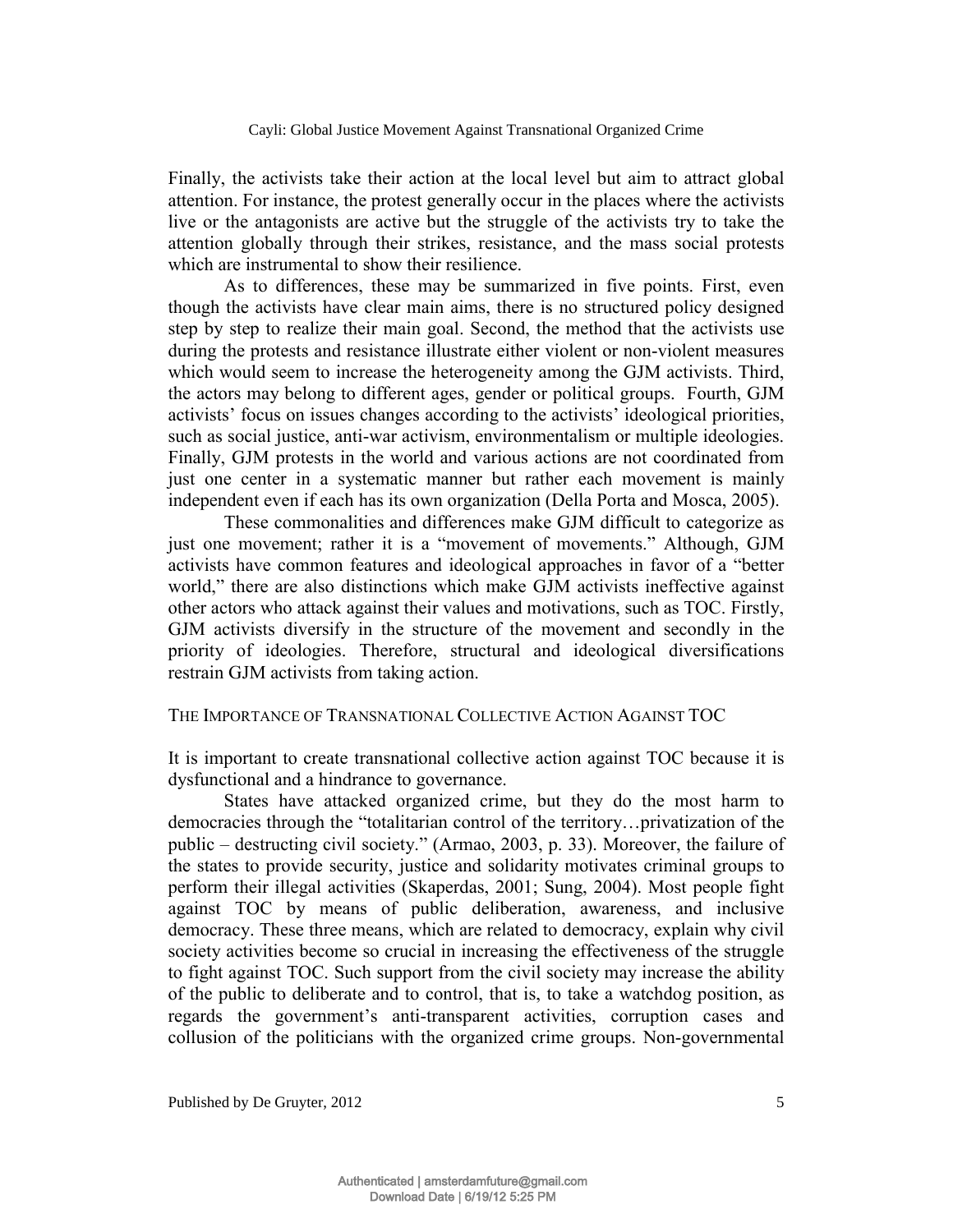organizations may also play a role in increasing public awareness by creating social networks, using mass media tools and mobilizing citizens through demonstrations. And civil society may stimulate the democratic quality in the countries through civic participation, coalition with the policymakers that may present fresh and bottom-up policy designs to the politicians. Such a contribution to administrative and democratic bodies may help to enhance inclusive democracy.

However, there is still a disputable point in defining GJM as a civil society. There are diverse definitions of the civil society. The most well known according to Anheier (2004: 22), "civil society is the sphere of institutions, organizations and individuals located among the family, the state and the market, in which people associate voluntarily to advance common interests." Given this, we can define GJM as a civil society. However, its structural features push GJM in the direction of being a heterogeneous social movement.

States naturally display more powerful commitments in this fight as the legal representatives of their societies. For instance, there was the convention signed in 2000 at Palermo. The convention contained two protocols (1) Protocol to Prevent, Suppress and Punish Trafficking in Persons, especially Women and Children (2) [Protocol against the Smuggling of Migrants by Land, Sea and Air.](http://en.wikipedia.org/wiki/Protocol_against_the_Smuggling_of_Migrants_by_Land,_Sea_and_Air) By October 2009, it was signed by 117 countries. In addition to the recent collaboration of the states against organized crime, such collaborations within civil society occurred in 1972. The establishment of The [Alliance of NGOs on](http://www.cpcjalliance.org/)  [Crime Prevention and Criminal](http://www.cpcjalliance.org/) Justice with its 35 members is another good example of civic initiative against organized crime. Additionally, the [UNCAC](http://www.uncaccoalition.org/)  [Coalition, a global civil society network,](http://www.uncaccoalition.org/) was established in 2003. State collaboration has brought a much faster response to transnational organized crime than the collaboration of non-state actors because of legal power. However, this has been diminished by official corruption and the collusion of politicians with organized criminals which has limited the effectiveness of the Palermo Convention.

Creating a collective identity among separate organizations within GJM contains significant opportunities through creating collective identity to realize their goals, especially regarding governmental co-operation (della Porta, 2007). Moreover, social movements carry the potential for resistance against corruption in their own countries, collusion between the politicians and organized criminal groups or on the implementation of those binding legal documents like constitution or international agreements for a better society. Building such a collective identity is not only defending one's own resources but also may help to improve deliberative democracies, first, at the national level and, second, at international level after gaining such a collective identity, leading to unification and mobilization against (transnational) organized crime.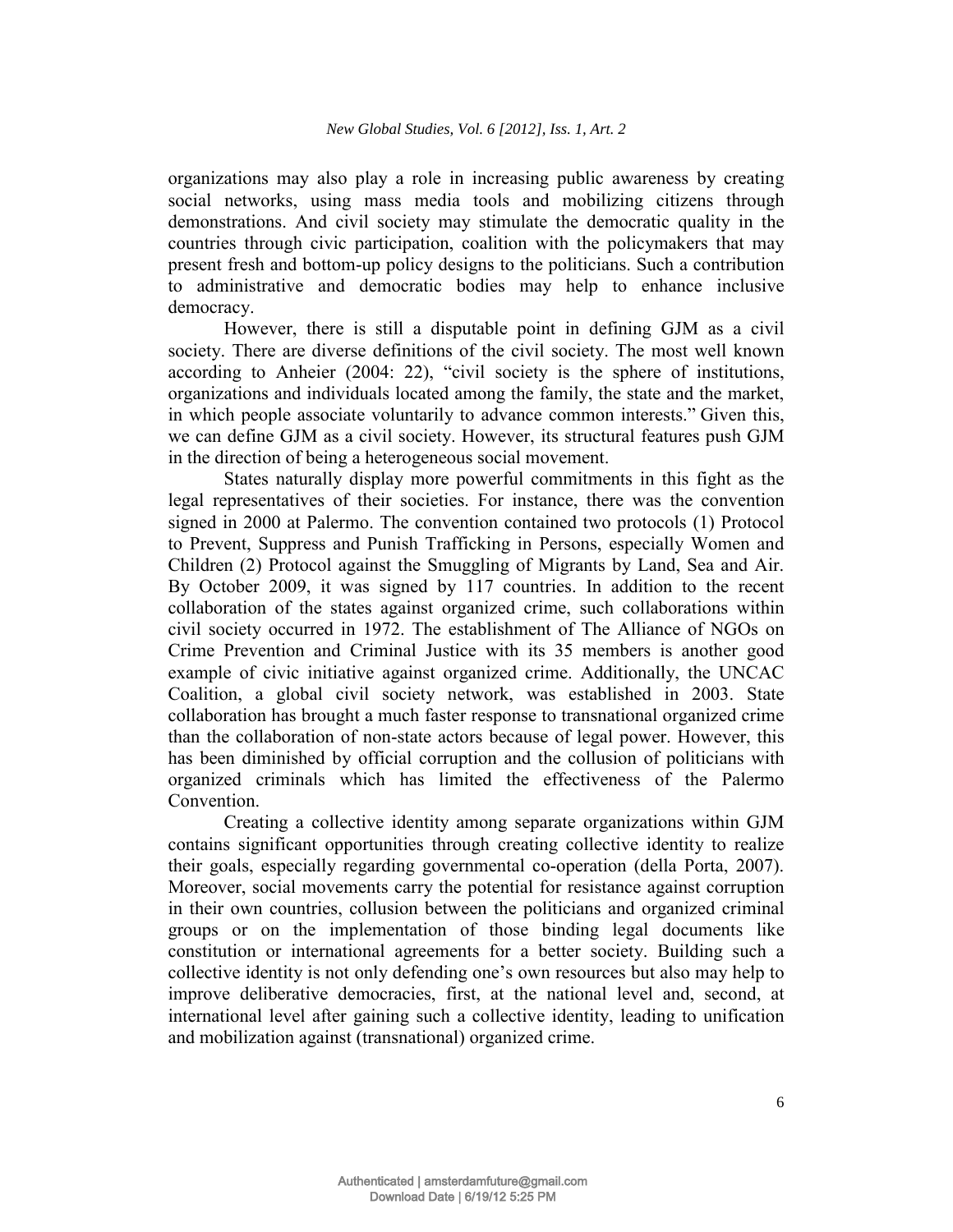Global social movements comprise actors who have social networks to delineate their causes and who take action against more than one state or international governmental organization (della Porta 2007, p. 5). Additionally, the global social movement requires "the development of a discourse that identifies both a common identity—the 'us'—and the target of the protest—the 'other'—at the transnational level" (della Porta 2007, p. 7). In this context, the creation of the movement with a collective identity to protect the resources of countries and the world may perceive TOC as "the other," which may help to counteract popular silence against exploitation.

Therefore if GJM activists mobilize themselves to combat TOC, this could be an opportunity both to hinder TOC and to establish deliberative democracy. Yet GJM activists have been more willing to concrete targets like states or international organizations which are the "evil producers" rather than the TOC which is one of the outcomes of those "evil producers." Some have even gone so far as to argue that state policies cause more harm than homicides and assaults (Reiman, 1995). More to the point, globalization has given greater opportunities for TOC groups (Nelken, 1997; Edwards and Gill, 2003).

INTERSECTIONS IN A PARADOX: GLOBAL JUSTICE MOVEMENT AGAINST TRANSNATIONAL ORGANIZED CRIME?

As noted, GJM and TOC are interested in the same issues; in principle, this potentially GJM activists should attack TOC. Why not in practice? The new social movements have gathered primarily around values rather than material benefits, that is to say, "a new life concept" (Melluci, 1996). Certainly, this new concept is not totally independent from that of older movements, where materialistic values play a dominant role, e.g., labor rights after the liberalization of markets (Ceri, 2003; della Porta, 2007). On the other hand, GJM is concerned with cultural rights, gender differences, and environmental issues at both national and international levels. Paradoxically, the multifaceted structure and interests of GJM on multiple issues have led it to share similar features with TOC, which focuses on multiple sectors, such as eco-crime, money laundering, human trafficking, arms and drug trafficking, extortion and manipulating markets so as to increase their illegal profits with the help of their transnational networks around the world.

Such a similarity allows GJM and TOC to act in the same arenas despite having opposing goals. For instance, the women's rights, violence against women, identity and economic equality with respect to maternity leave rights fall in the scope of GJM, which is one of the main issues covered in the World Social Forum (WSF) (Stienstra, 2000; Vargas, 2003; Antrobus, 2004). On the other hand, sex trafficking is one of the most profitable businesses, generating millions of dollars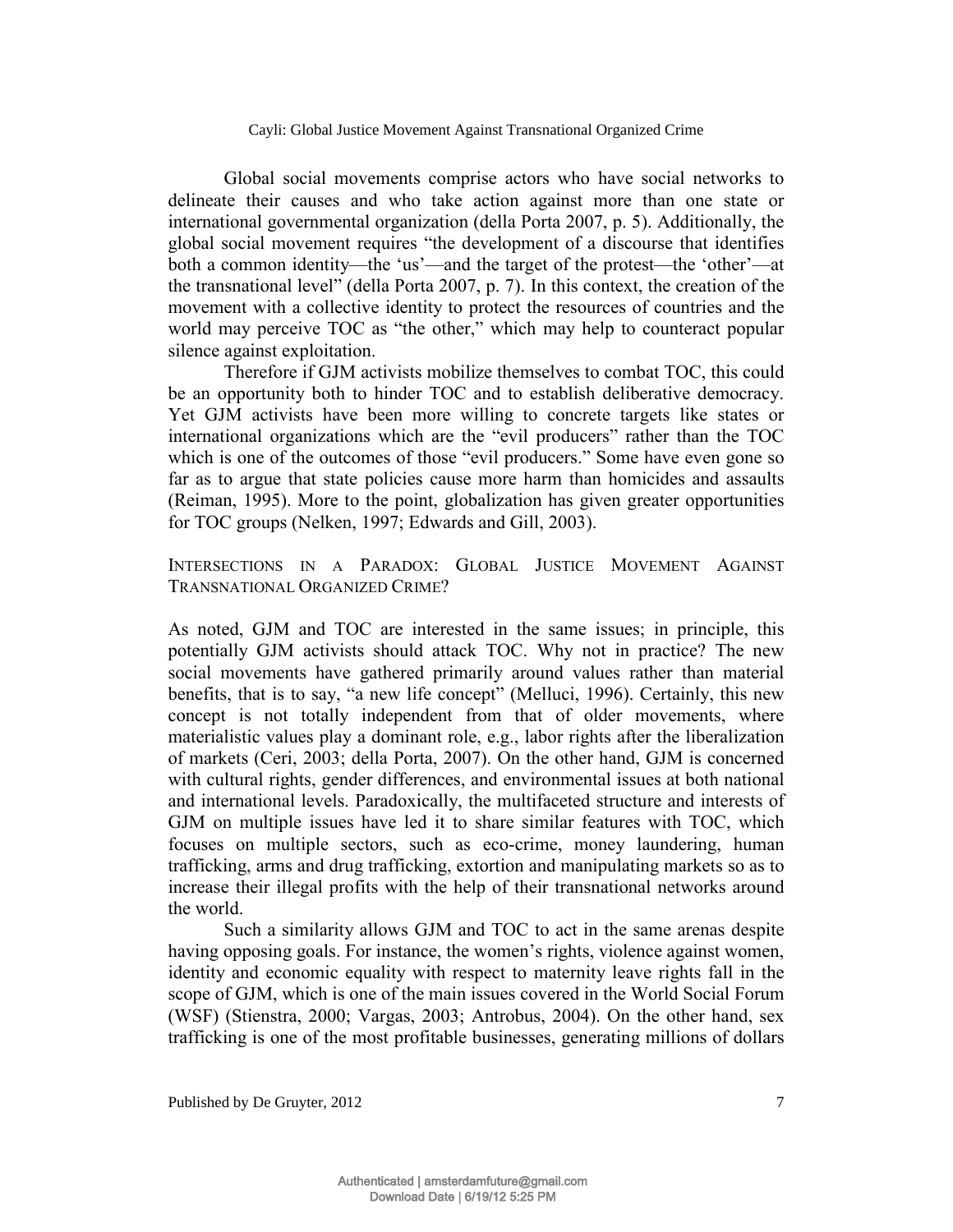for different organized crime groups around the world, with cooperation among them. Young women and even children at a very early age have been victims of the organized crime groups for sex trafficking, which is drawing the attention of the public in terms of moral concern and social deprivation. (Taylor and Jamieson, 1999; Hughes, 2000; Ronald, 2005; Witzer, 2005)

Environmental issues, particularly regarding sustainable development, nuclear protests, and climate change are major subjects that GJM focuses on (Hayden, 2005; Doyle and McEachern, 2008). GJM activists demonstrate consistent resistance to environmental exploitation (Foster, 1998). In contrast, the 2009 United Nations Climate Change Conference in Copenhagen displayed how the states are still far from co-operating in the multiple alarming areas of the environment. As with GJM activists, the environment is one of the most suitable areas to be exploited for organized crime groups as well. While GJM activists demonstrate for the protection of the environment against the states, different organized criminal groups throughout the world commit eco-crimes in multiple areas, such as illegal wildlife trade, illegal logging, the smuggling of ozonedepleting substances (ODS) and other crimes that exploit the environment and its resources for illegal profit-making, such as the illegal waste trafficking business in Italy (Massari and Monzini, 2004) or the illegal killing of over 4,000 elephants in South African states (CITES, 2004). Therefore, the environment represents one of the target points that are perceived as being relatively easier and more risk free by the transnational and environmental organized criminal groups (Hyatt and Trexler, 1996). In this way, TOC becomes a major threat to the eco-system and to human health.

Social justice, social security, economic justice and equal opportunity to work are the concepts that constitute the basic foundations of global justice. These terms seek equal opportunity for everyone in terms of economic prosperity and the protection of basic human rights, which are perceived as important for solidarity in the society (Barry, 2005). On the other hand, TOC traditionally targets the economic sphere such as money laundering, which certainly makes the agenda of TOC feasible following recent technological developments (Beare, 2003; Ridley, 2008). Second, the trade in counterfeit goods has grown much more quickly than legal trade since the 1990s. For instance, from 2007 to 2008, just in one year, it increased by 14% (Interpol, 2008). Third, child labor, human trafficking, which is called modern-day slavery, and drug trafficking have been increasing dramatically. Through deception and coercion, the victims have been the targets of TOC. Human trafficking is forbidden by international law, but TOC groups makes 138 billion US dollars every year from it (Interpol, 2008; Finckenauer, 2008; Siegel, 2008). Finally, stolen goods and other illegal goods, or legal goods obtained through illegal methods, may become a profitable sector for different organized crime rings (Albenese, Das Verma, 2003). In this context, the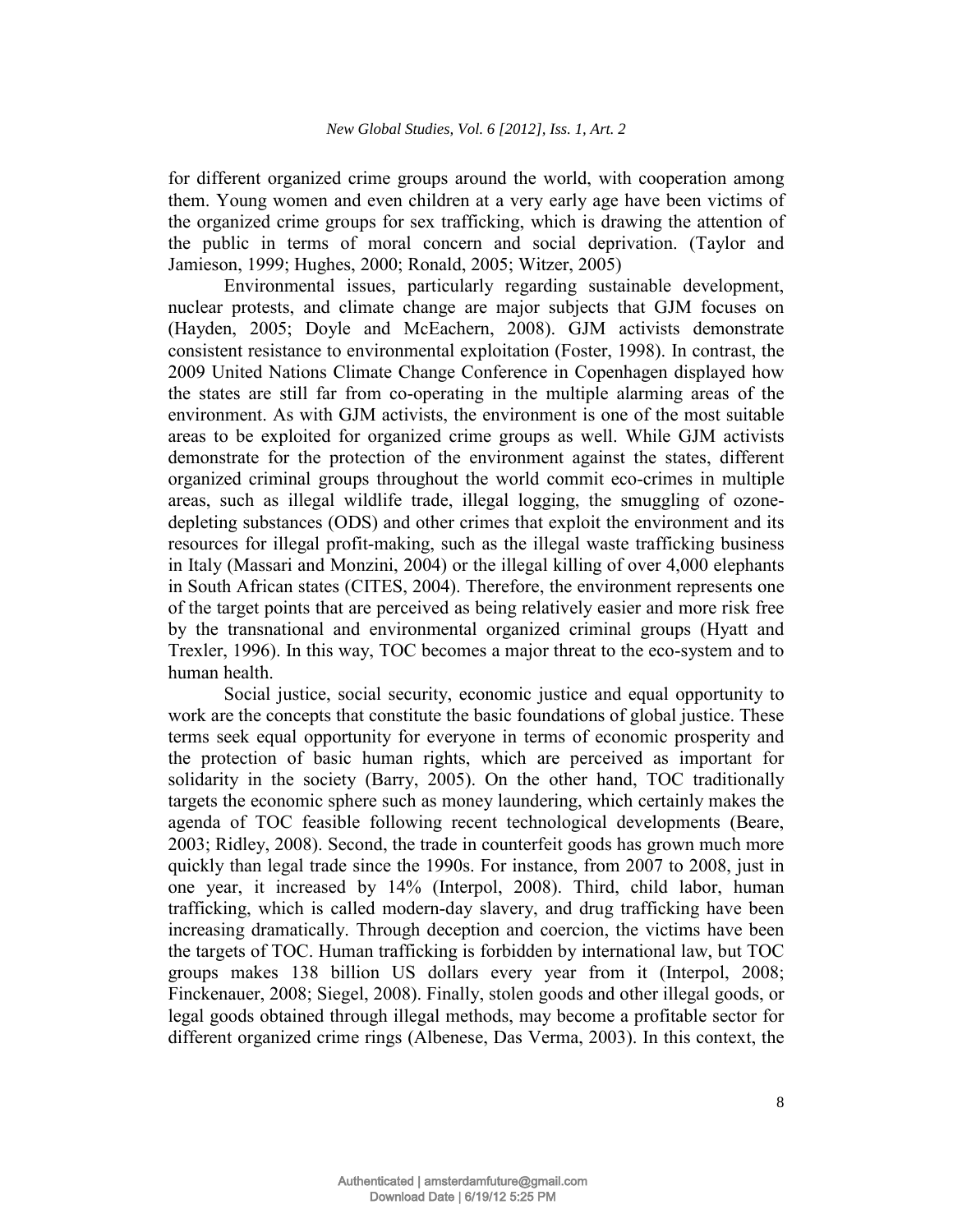Russian Mafia and its black market provide a good example of such profitability, especially given the increase of illegal goods prices in the black market (Varese, 2001; Finckenauer, 2004)

GJM is defined as a bottom-up movement that first takes its power by spreading its ideologies among ordinary people, making its position legitimate by communicating just principles to a wide audience with the aim of changing the world system dominated by the hierarchical powers who are minority in the number but govern the majority (Fishman and Scott, 2006; Ferguson and Lavalette, 2005; Brock, 2009). Additionally, GJM cannot be categorized simply as an anti-global network. In fact, some GJM organizations, such as ATTAC, explicitly reported that they are not against globalization but that they dream of a different globalization. Such a globalization should target solidarity and cosmopolitanism in society so as to attain moral economic, social and political inclusiveness among and within societies and peoples. The popular phrase "Another world is possible" follows this ideology in the World Social Forums as well or the popular slogan "You are G-8, we are 6 billion" after G8 meetings in Genoa, 2001 (della Porta and Reiter, 2002, p. 105; della Porta et al., 2006). In the last two decades, globalization has affected the whole world in both positive and negative ways. Undoubtedly, TOC has increased its impact through more flexible means of crossing borders and more stable international networks, which can be called "global bads" (Stanislwaski, 2004). Globalization spread much faster than the ability to regulate it. The lack of control and the deficit of global governance have empowered several sectors, especially in cybercrime (UNODC, 2010).

Anti-war groups constitute one of the basic principles of GJM, which is based on rejecting any power-based hegemonic invasion among states in the name of any concerns of the states. For instance, recently, the movement against the Iraq War mobilized 2.5 million people in Rome, 250,000 people in Paris, 500,000 in Berlin, 1 million in Madrid, 1.3 million in Barcelona, 1.75 million in London and even 500,000 in East Manhattan, not long after the 9/11 events (Tarrow and della Porta, 2005, p. 227). In contrast to GJM's motivations, the same ideals, the war and tension within and between the states present opportunities and appropriate conditions for TOC groups to increase their profit margins through illegal arms trafficking to politically turbulent regions. For instance, organized crime groups take such opportunities in the exchange of arms and narcotics as in the case of the relationship between the IRA (Irish Republican Army) from Northern Ireland, ETA (Euskadi Ta Askatasuna; Basque Homeland and Freedom) from the Basque region of Spain and the terrorist narcotics group Revolutionary Armed Forces of Colombia (FARC), which provides weapons, training and technology exchange (Post, 2007, p. 158). Moreover, the European drug cartel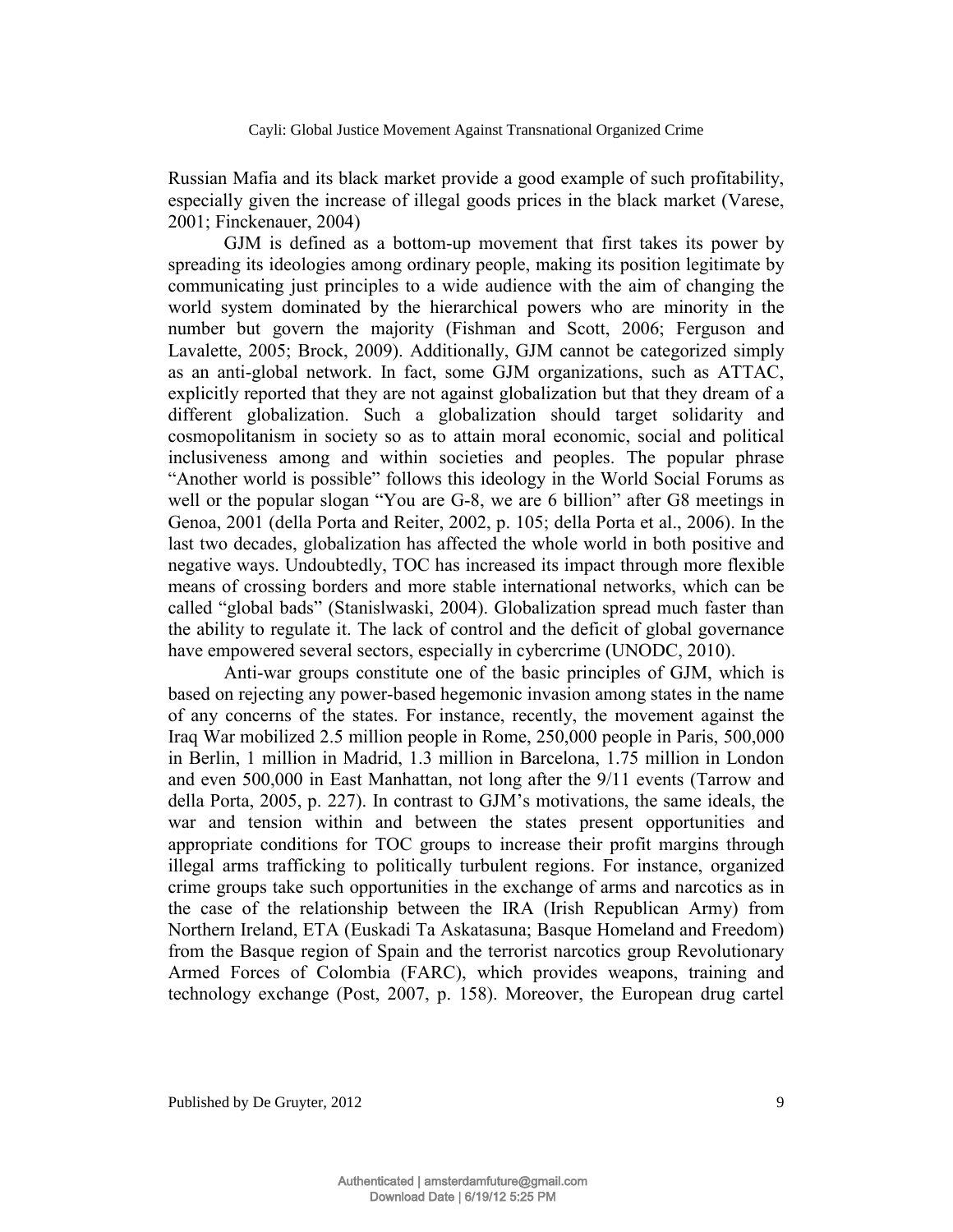was dominated largely by the terrorist organization,  $PKK<sup>1</sup>$  $PKK<sup>1</sup>$  $PKK<sup>1</sup>$  (The Workers' Party of Kurdistan), and the PKK collaborated with other transnational organized groups in the exchange of drugs and arms such as the Calabrian mafia group 'Nrangheta and intensified its attacks on Turkish territories after the US invasion of Iraq (Lyubov and Ted, 2008).

GJM's ideology promotes a transparent society that is based on the justice principle. The transformation of institutions towards such a system should be "more transparent, more accountable, and more democratically contestable" (Cabrera, 2004, p. 2). These motivations should advance transparency, democracy and representatives (Taylor, 2004, p. 5). In this context, GJM targets cases of corruption that occur in governments and international institutions (Mason, 2005, p. 56). Different crime organizations infiltrate public institutions and collaborate with certain politicians to enhance and consolidate their power through publicsector contracts or real-estate activities under political protection. (Nelken and Levi, 1996, p. 6). Italy has been notable for its Clean Hands operation (Paoli, 2003; della Porta and Vannunci, 2003), as have other states such as Colombia (Lee III and Thoumi, 2004), Mexico (Pimentol, 2004), Russia and the Ukraine (Shelley, 2004), and Taiwan (Lo, 2004).

Human security has been the focus of efforts to improve development ethics by transforming social attitudes (Gasper and Truong, 2005). In this context, GJM aims at an ideal world definition, which encompasses trust and human safety. However, this definition does not apply to the top levels of society as with police states, authoritative democracies or protectionist states, based on laws to protect, first, the benefits of the state rather than those of its people. The gap between the functioning of the states' duties and the demands of its citizens has been growing alongside organized crime. States have begun losing their control over security and global organized crime has been the beneficiary. For instance, so-called private protection has been the alarming reality for many years in southern Italy (Gambetta, 1996), and the majority of shops in southern Italy continue paying *pizzo*: extortion money to the mafia groups (Forno and Gunnarson, 2009). Extortion has been a popular profit-making endeavor, but more importantly, it represents a signal to the local people of the authority of the organized crime on the local territories, not only in Italy, but also in other countries such as the Netherlands, where extortion was said to be paid by half the hotels and night clubs in Utrecht, and among ethnic organized crime over ethnic immigrants, such as Chinese gangs from Chinese restaurants and PKK from Kurdish/Turkish cafés and restaurants (Fijnaut et al., 1998). Even tough the extortion problem in Utrecht was ultimately reduced, the Netherlands still plays an important role as a transition basement for the transnational organized crimes

<span id="page-11-0"></span><sup>&</sup>lt;sup>1</sup> The PKK is internationally listed as a terrorist organization by a number of states and international organizations, such as the US, the UN, NATO, and the EU.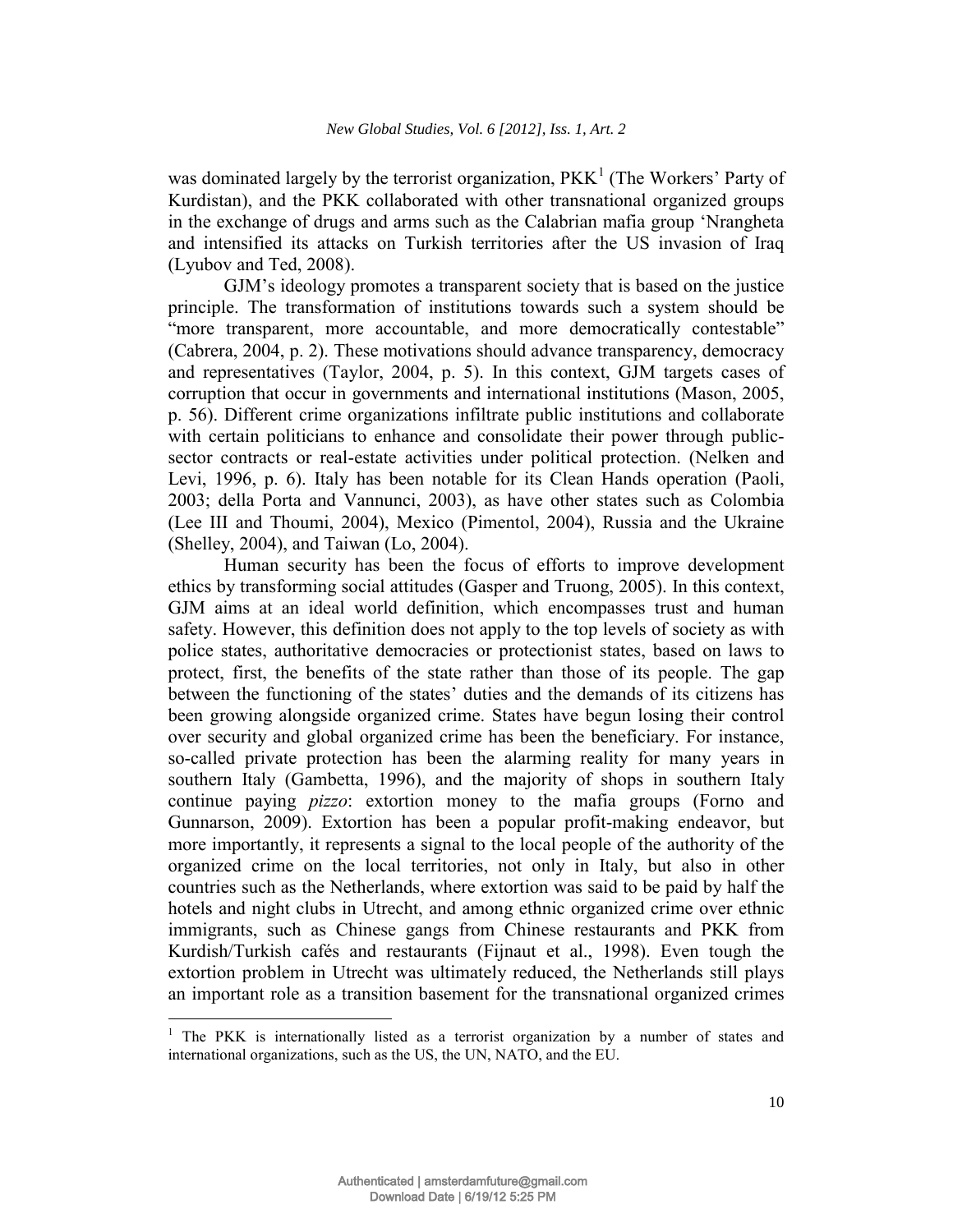which are especially functional in human, sex and drug (except soft drug) trafficking (Van de Bunt, 2004; Van de Bund and Kleemans 2006). Extortion remains a major problem in Russia (Voronin, 1997; Varese, 2001), China (Chin, 2000) and Colombia, where it involves oil companies (Holmes et al., 2008). Therefore, TOC may be seen as a kind of authoritarian regime, one that is unlike Fascism or Communism but is similar in that the victims are unable to protect themselves from their abusers (Shelley, 2010, p. 67).

Transnational organized crime has affected economic, social, political and environmental domains seriously; however, GJM activists appear to have little interest in transnational organized crime actively, in fact this should be the reverse, in principle, when we take into account their concerns for a just society.

### NEGATIVE UTILITARIANISM AND MORAL UNIVERSALISM: CONCERNS AND MISSED **OPPORTUNITIES**

TOC endangers the values of humanity, and defies moral and material values. There are two ethical approaches to counter it: negative utilitarianism and moral universalism. There are also the concepts of "deactivated political opportunity" and "missed opportunity" which intersect both approaches and help to explain why it has proven difficult for GJM activists to take action against TOC.

Classical utilitarianism is based upon the importance of maximizing happiness. Unlike classical utilitarianism, negative utilitarianism embraces the minimizing of suffering and unhappiness. Negative utilitarianism essentially argues that minimizing suffering or evil should take precedence (Smart, 1989). Karl Popper has claimed that "human suffering makes a direct moral appeal for help, while there is no similar call to increase the happiness of a man who is doing well anyway" (Popper, 1950, p. 570-71). This point is still relevant in today's world, which is under serious risk and a serious threat of war, massacre, starvation, and natural resource exploitation. Additionally, TOC has exacerbated and perpetrated all of these undesirable acts. Moreover, Popper has argued that "the principle that the fight against avoidable misery should be a recognized aim of public policy, while the increase of happiness should be left, in the main, to private initiative" (Popper, 1969, p. 345). Even tough TOC poses serious risks to socio-economic life and basic security needs of the societies, it is not invincible; it is an avoidable misery, given the existence of necessary and consistent public responses to it from both state and non-state forces.

Negative utilitarianism is better suited than most idealist alternatives. For instance, transhumanism claims that its ultimate target is to enhance humanity and to prevent global catastrophic risks through technological development and transforming society to fight against disability, aging, diseases, nuclear danger, volcanic eruption and so on (Bostrom and Cirkovic, 2008, p. 1). Negative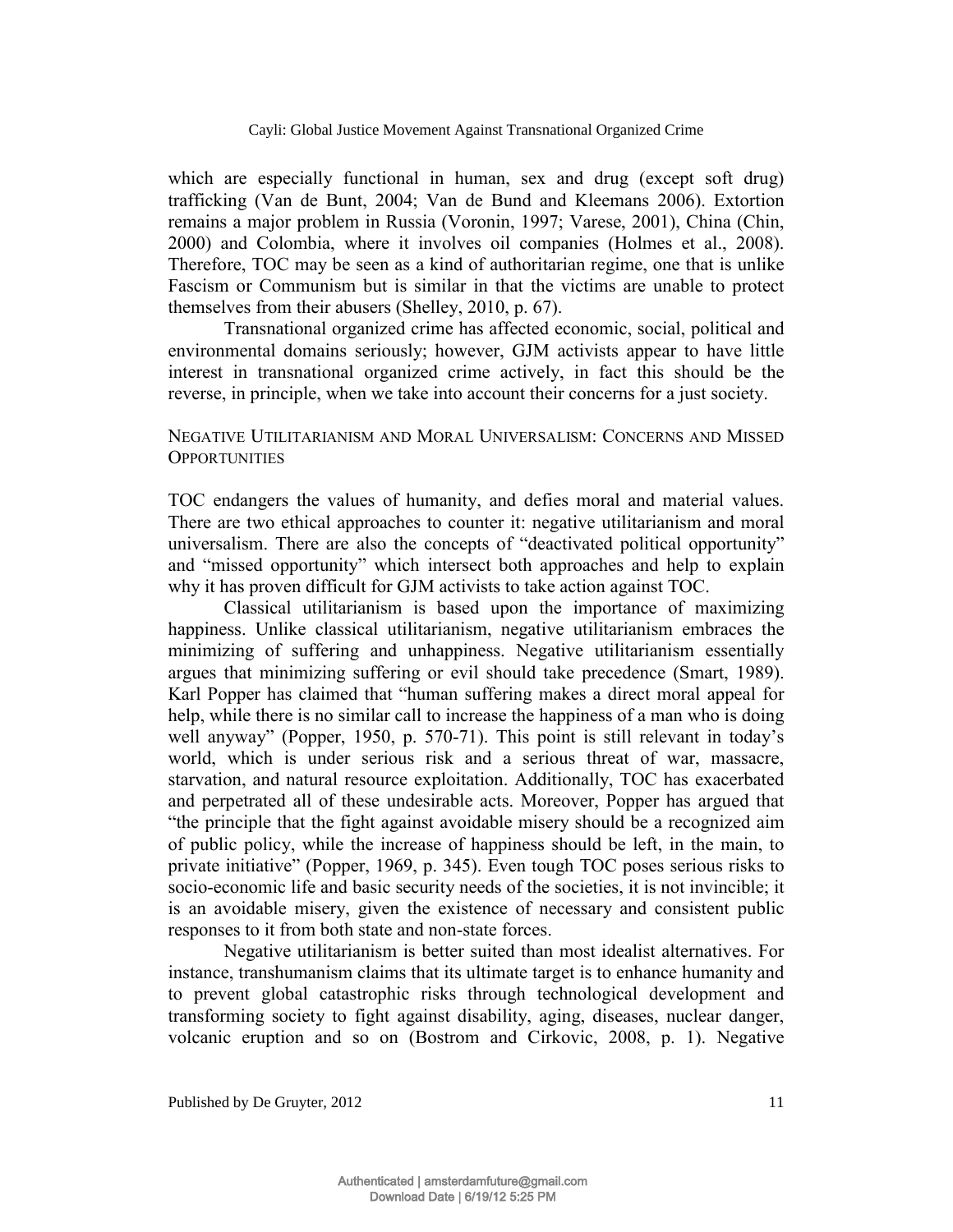utilitarianism, by contrast, would give priority to cultural transformation over technological ones. For example, as TOC affects individuals through youth unemployment and extortion, such as in southern Italy, which ends up with a double taxation of the citizens when the state is unable to protect its citizens, "extra-legal governance" comes to the fore (Gambetta, 1993, p. 16; Mignone, 2008, p. 96). Illegal immigration creates upheavals in addition to problems for the economy. These are material concerns at the same time, which have direct effects not only on the lives of the victims but also on all citizens because illegal immigrants fill undeclared and unregistered jobs, which enlarges the unofficial economies of the receiving countries. Additionally, it may negatively affect the distribution of income, thus reducing the income of low-skilled workers of the receiving countries like the U.S.A (Carbough 2008, p. 329). Economic disparity has also lead to a dramatic increase in sex trafficking. Some countries, like Thailand, depend on the sex industry, and Yakuza criminal organizations arrange sex tours for businessmen, especially from Asia, and export Thai women to Japan (Shelley, 2010, p. 46, 149). Finally, environmental crime in places such as Africa, Europe, the US and Asia jeopardizes human health and the environment.

TOC not only has enormous observable effects on the lives of all people, but also has an important role in non-observable areas like values. All human beings deserve to live with a certain degree of human dignity and a certain level of respect. Moral universalism has the potential to explore and activate the moral concerns of GJM because GJM basically refers to a moral standard that can be applicable to all humans without distinction. Moreover, moral universalism intersects with cosmopolitanism, which perceives all humans as having equal rights (Ulrich, 2006, p. 52). Accordingly, GJM joins basic principles of moral cosmopolitanism (Pojman, 2006, p. 67), as Kant proposed long ago.

Moral universalism and negative utilitarianism therefore are two significant approaches for understanding the potential relevance of GJM to TOC; now let us turn to the opportunities for mobilizing transnational movements. Even though there are discussions about the restrictions on political opportunity (Gamson and Meyer, 1996), there is consensus that political opportunities play a central role in social movements (Tilly, 1978; McAdam, 1982; Meyer, 1994; Tarrow, 1994). Movements exist to make use of opportunities; however, at the same time, opportunities are not the sole reasons for mobilization (Meyer, 2004, p. 52). The potential for missed opportunities is great (Sawyers and Mayer, 1999). "If we want to understand the choices that activists make, we need to assess not only the resources available to groups of challengers, but also the available avenues for making claims" (Meyer, 2004, p. 50). GJM may pursue two different avenues to mobilize against TOC: moral and material.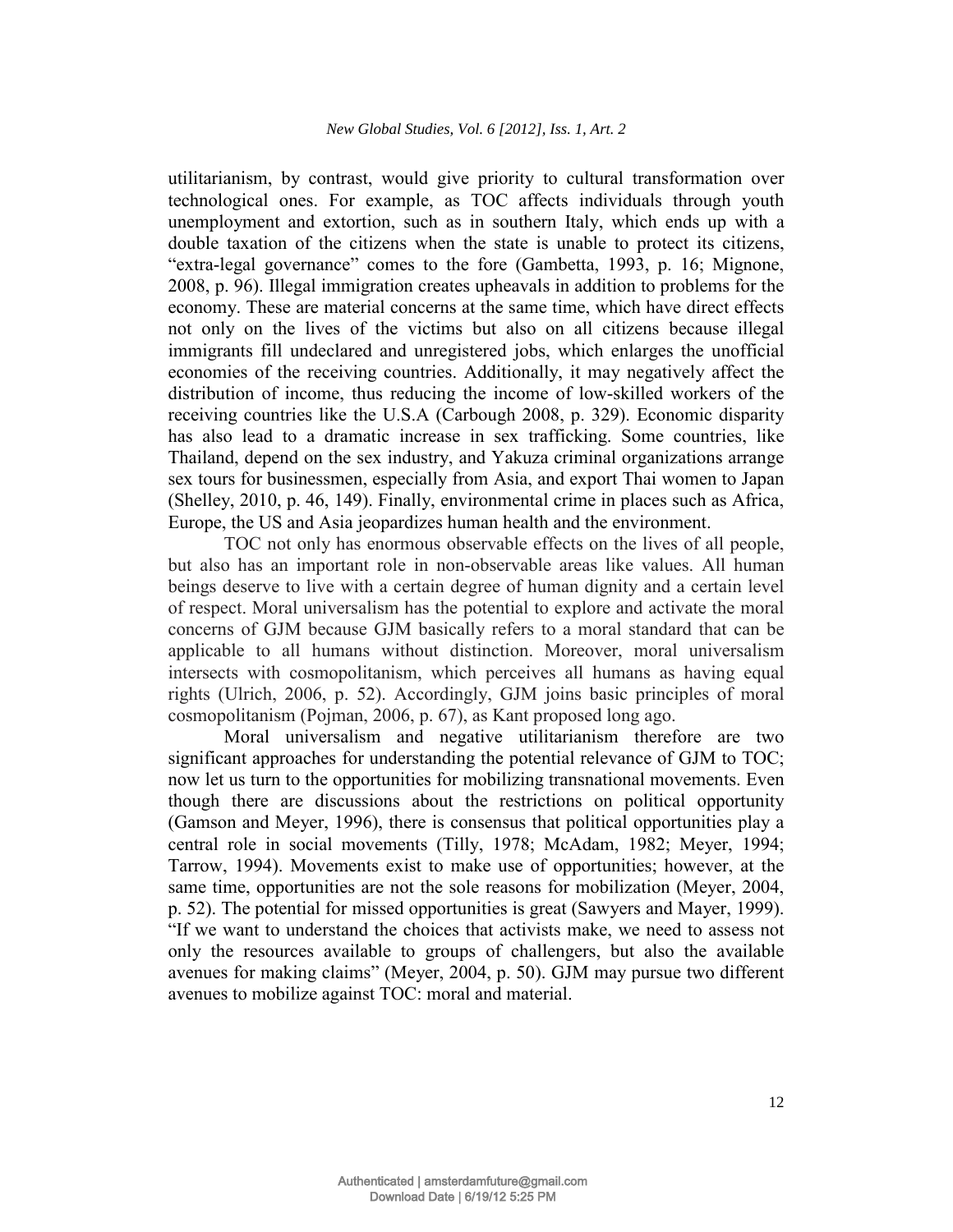FROM THE LIMITATIONS OF THE GLOBAL JUSTICE MOVEMENT TO A NEW TYPE OF CIVIC ACTION AGAINST ORGANIZED CRIME

Radical social movements have been perceived as a source of hope (Foran 2010). In this sense, GJM offers a good starting point so as to ameliorate those hard social problems through its global network. However, there are both internal and external limitations to the power of GJM: internally, they are: (1) the structure of the movement, (2) the method that the movement utilizes and (3) lack of a concrete and solid counter policy production.

First, the structure of the movement has increased the worries about the effectiveness of GJM. Even tough GJM has a certain level of success in the mobilization of the thousands of people, the heterogeneous structure of GJM and its disorganization stand in the way of its effectiveness. Second, the method that GJM activists apply, such as violence, during their protests contradict the humanistic ideals for which GJM is fighting. The tendency to violence limits GJM's role in the prevention of crime and fighting against TOC at the moral level. Finally, the lack of counter-policy programs hinders the belief that GJM is the most appropriate social movement with its current structure to overcome the world's toughest problems.

Externally, there are also three sets of limitations: the manipulation of legal institutions and companies by organized crime groups; the related politicalcriminal nexus; and intra-organizational conflict among Mafia groups. First, organized crime groups have increased their influence by infiltrating the legal system either by establishing new companies or by creating a cartel type economic arrangement. This has been widely operative in Italy (Arlacchi, 1993), the USA (Gambetta and Reuter, 1995), Russia (Gerber, 2000), and the Netherlands (van Duyne, 1993). The infiltration of organized crime groups into legal economic life obfuscates the public perception of these groups. Second, the political-criminal nexus offers a safety net groups like the Mafia, which is based on mutual cooperation between the Mafiosi and politicians (Paoli, 1997; Godson, 2003; Cayli, 2010). The last external factor is the threat that organized criminals expose to the anti-Mafia actors when they challenge their social systems and organizations. This threat was popularized in the name of *omertà* in Italy which signifies that if one violates *omertà*, the punishment of that person is absolute and final. The creation of a network of fear basically aims to deter the anti-Mafia movement. The resistance against Mafia groups was limited until the last two decades in Southern Italy but this has since spread to places like Mexico, Colombia, Russia, China, and Taiwan.

Erasing external limitations is a more challenging task which needs collaborative policies between the state and non state forces whereas internal limitations can be overcome through activism. In this context, two anti-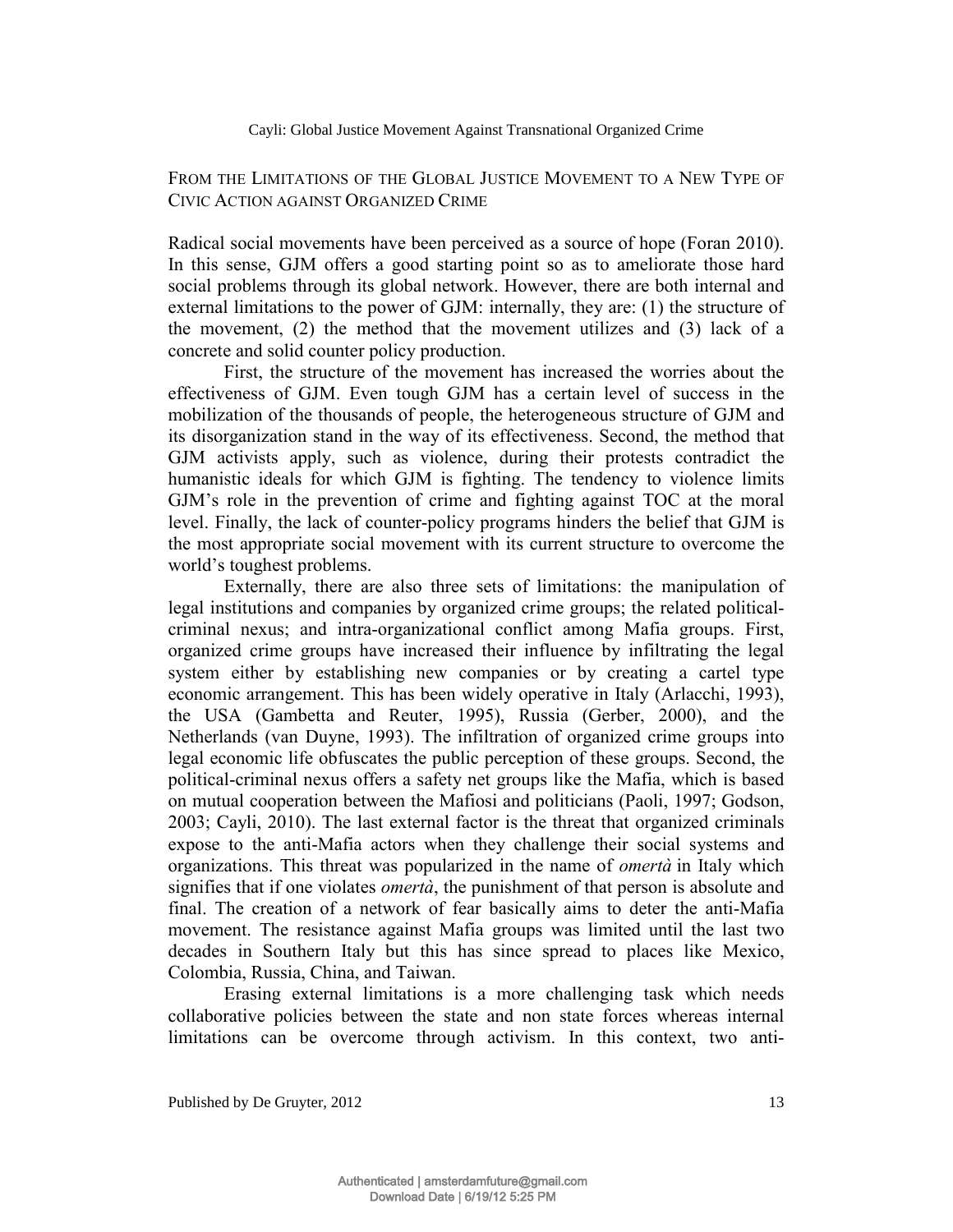Mafia/anti-organized crime organizations represent ideal models for GJM regarding how to eliminate internal limitations: Italy's Libera, and Europe's Flare Network.

Italy is one of the best-known countries for organized crime due to its notorious Mafia associations, and its successful anti-Mafia struggle. It is not surprising that the power of the Mafia, which first emerged in Sicily in the midnineteenth century, has become so institutionalized and diversified (Blok, 1974; Catanzaro, 1992; Stille, 1995). Anti-Mafia efforts did not emerge until the midtwentieth century in Sicily (Santino, 2006) and their institutionalization did not take place until the early 1990s, shortly after the tragic assassinations of two anti-Mafia prosecutors in the summer of 1992: Giovanni Falcone and Paolo Borsellino. Currently, Libera is the largest anti-Mafia network in the nation which fights against the Mafia through activities in the areas of education, sport, public awareness, recycle of confiscated goods, as well as providing an extensive civil society network through Libera Informazione. Libera has collaborations with over 1,200 associations and schools in Italy and abroad. The model of the Libera has inspired others in Europe. For example, Flare (Freedom, legality and rights in Europe) was established in 2008. It is composed of 38 NGOs from Europe, Mediterranean countries, the Russian Federation, Caucasus and the Balkans. Flare's headquarters is in Turin and has branch offices in Belgium, Serbia and Ukraine. These two civil society initiatives, Libera and Flare, do not simply demonstrate the significance of social struggle but also, and more importantly, provide proof that a global network, to be successful, must appeal to the values of GJM yet do so in a more limited fashion and with some important distinctions.

Both Libera at the national level and Flare Network at the international level demonstrate that how two social movements can function better than a more broadly designed GJM in attaining its goals. Both Libera and the Flare network embrace a non-violent approach in their protests, which is different from some GJM activists. Indeed, both institutions exist to counteract the Mafia culture of violence. Moreover, both Libera and the Flare Network have offices, a central organizational body, and a set of rules governing their actions, as well as networks of volunteers. GJM has a much looser structure, no central body of governance, nor a set of clear rules.

Nevertheless, the serious limitations of GJM ought not to undermine the importance of the movement. Many thousands of people around the world are motivated by its basic principle: the desire for a just and better world. However, drawing from the experience of organizations like Libera and the Flare Network, GJM has the potential to evolve into a movement that brings about more concrete results. GJM can only serve as a role model of social mobilization if it changes its structure and mitigates ideological fragmentation.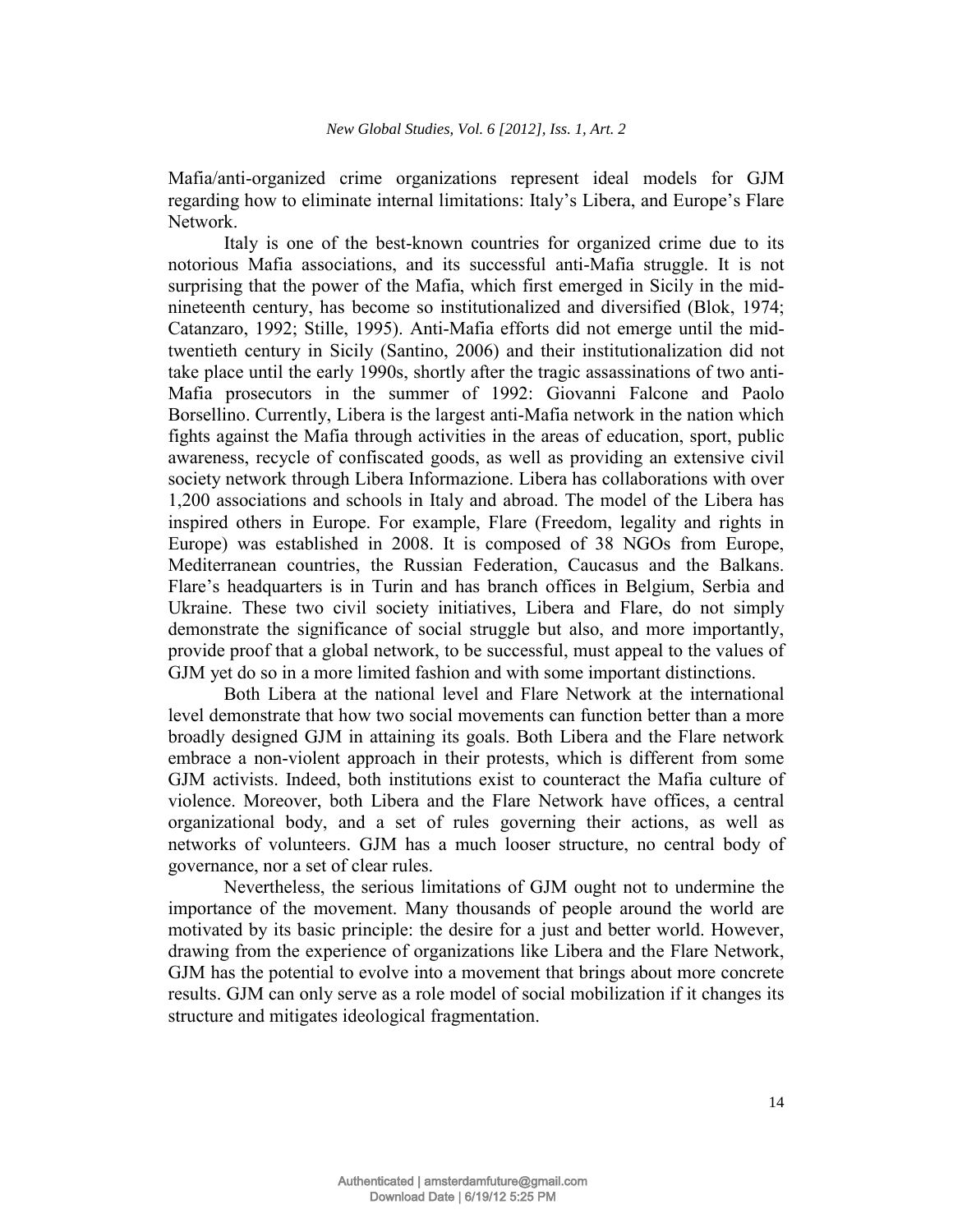#### **CONCLUSION**

With its transnational networks and proposals for justice, GJM rightly deserves more attention as a social movement, but it focuses on a limited group of targets. Even though this article does not address the validity of GJM's opposition to states or international organizations, it puts forth the argument that GJM's disinterest toward TOC groups is a rationally oriented decision. In this regard, TOC represents only one negative side effect of the problem of global injustice rather than its origin. Ethical approaches—negative utilitarianism and moral universalism—provide a theoretical framework to demonstrate GJM's material and moral concerns that are under attack by TOC. Through these concerns, a counterattack against TOC is not likely to be facilitated by transnational movements such as GJM so the struggle against TOC will continue to remain at the state level.

There are also important limitations to recall. The mobilization of GJM against TOC does not guarantee that TOC can be defeated. "Movements are the product of more than opportunity; they represent the efforts of groups and individuals not only to take advantage of opportunity but also to alter the subsequent opportunity structure." (Meyer, 2004, p. 55). However, these opportunities neither create the social movement themselves nor guarantee their success. Thus, even though there are appropriate ethical reasons and political opportunities that push one to expect that GJM's confrontation against TOC would be possible, it has not been the case in practice because of GJM's heterogeneous structure and ideology. Moreover, confronting TOC is not the sole purview of GJM. Yet GJM may mobilize people against the effects of TOC and by increasing awareness of its harms and social costs.

### **REFERENCES**

- Albanese, J. S. Das, D. K. and Verma*,* A. (2003) *Organized Crime: World Perspective*. Upper Saddle River, NJ*:* Prentice Hall.
- Anheier, Helmut K. (2004) *Civil Society: Measurement, Evaluation, Policy*. London: Earthscan.
- Antrobus, P. (2004) *The Global Women's Movement: Origins, Issues and Strategies*. London and New York: Zed Books.
- Arlacchi, P. (1993) *Mafia Business. The Mafia Ethic and the Spirit of Capitalism*. Oxford: Oxford University Press.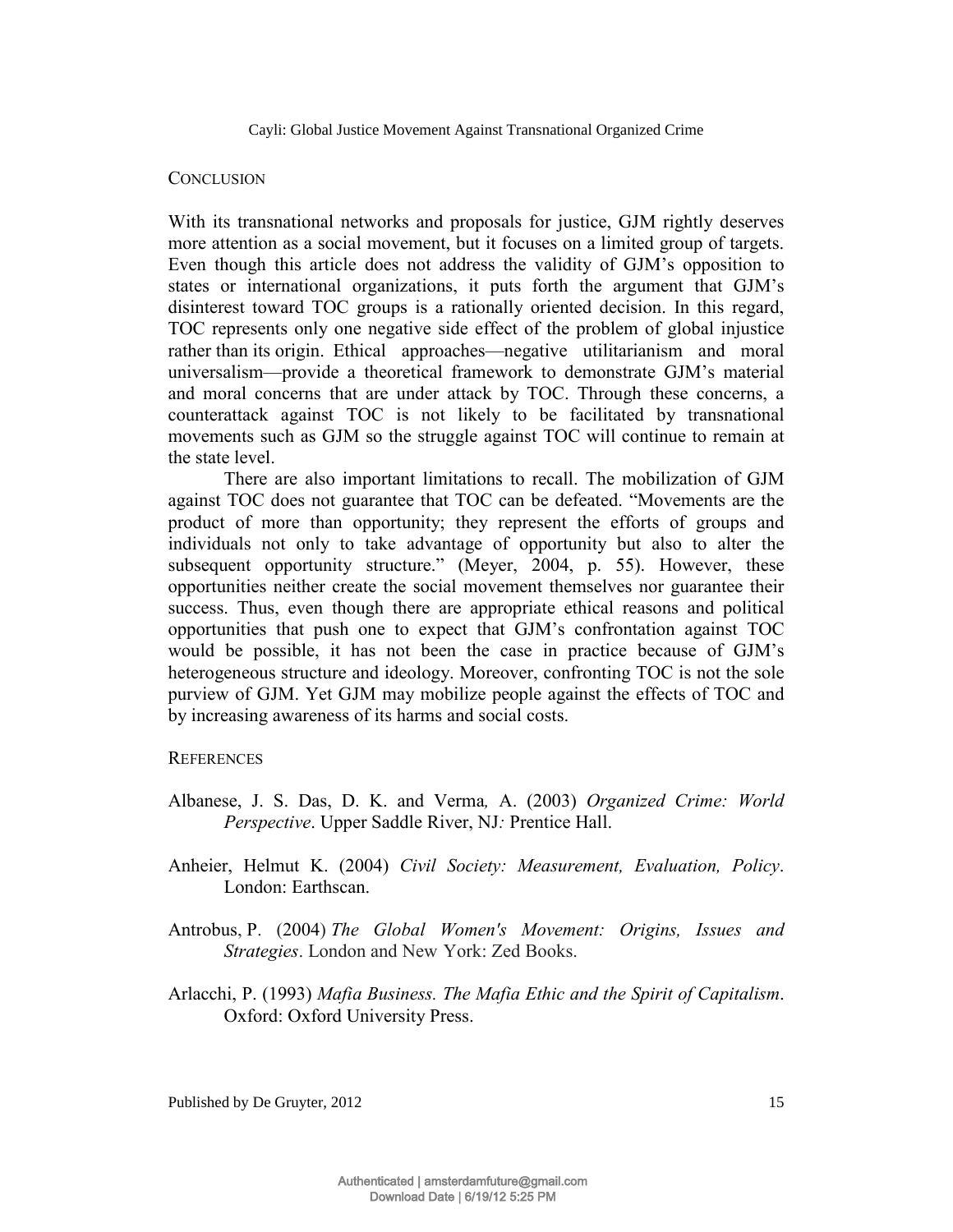*New Global Studies, Vol. 6 [2012], Iss. 1, Art. 2*

- Armao, F. (2008) "Why is organized crime so successful" in *Organized Crime and the Challenge to Democracy,* eds. F. Allum, R. Siebert, New York: Routledge.
- Barry, B., (2008) *Why Social Justice Matters*. Cambridge: Polity Press.
- Beare, M. (2003) *Critical Reflections on Transnational Organized Crime, Money Laundering and Corruption.* Toronto: Toronto University Press.
- Beck, U. (2006) *Cosmopolitan Vision*. London: Polity Press.
- Birchfield, V. and Freyberg-Inan, A. (2004) "Constructing Opposition in the Age of Globalization: The Potential of ATTAC", *Globalizations.* 1(2): 278- 304.
- Blok, A. (1974) *The Mafia of a Sicilian Village, 1860-1960*. New York: Harper & Row.
- Bostram, N. Cirkovic*,* M. M. (2008) *Global Ctastrophic Risks*. New York: Oxford University Press.
- Brock, G. (2009) *Global Justice: A Cosmopolitan Account*. New York: Oxford University Press.
- Cabrera, L. (2004) *Political Theory of Global Justice, a Cosmopolitan Case for World Politics*. New York: Routledge.
- Callinicos, A. (2005) "Iraq: Fulcrum of World Politics," *Third World Quarterly* 26(4-5): 593-608.
- Catanzaro, R. (1992) *Men of Respect*. New York: Free Press.
- Cayli, B. (2010) ''Social Networks of the Italian Mafia: The Strong and Weak Parts,'' *CEU Political Science Journal*, 5(3): 382-413.
- Cecelia, Lynch C., (1999) *Beyond Appeasement: Reinterpreting Interwar Peace Movements*. Ithaca, NY: Cornell University Press.
- Chin, K-L. (2000) *Chinatown Gangs, Extortion, Enterprise and Ethnicity*. New York: Oxford University Press.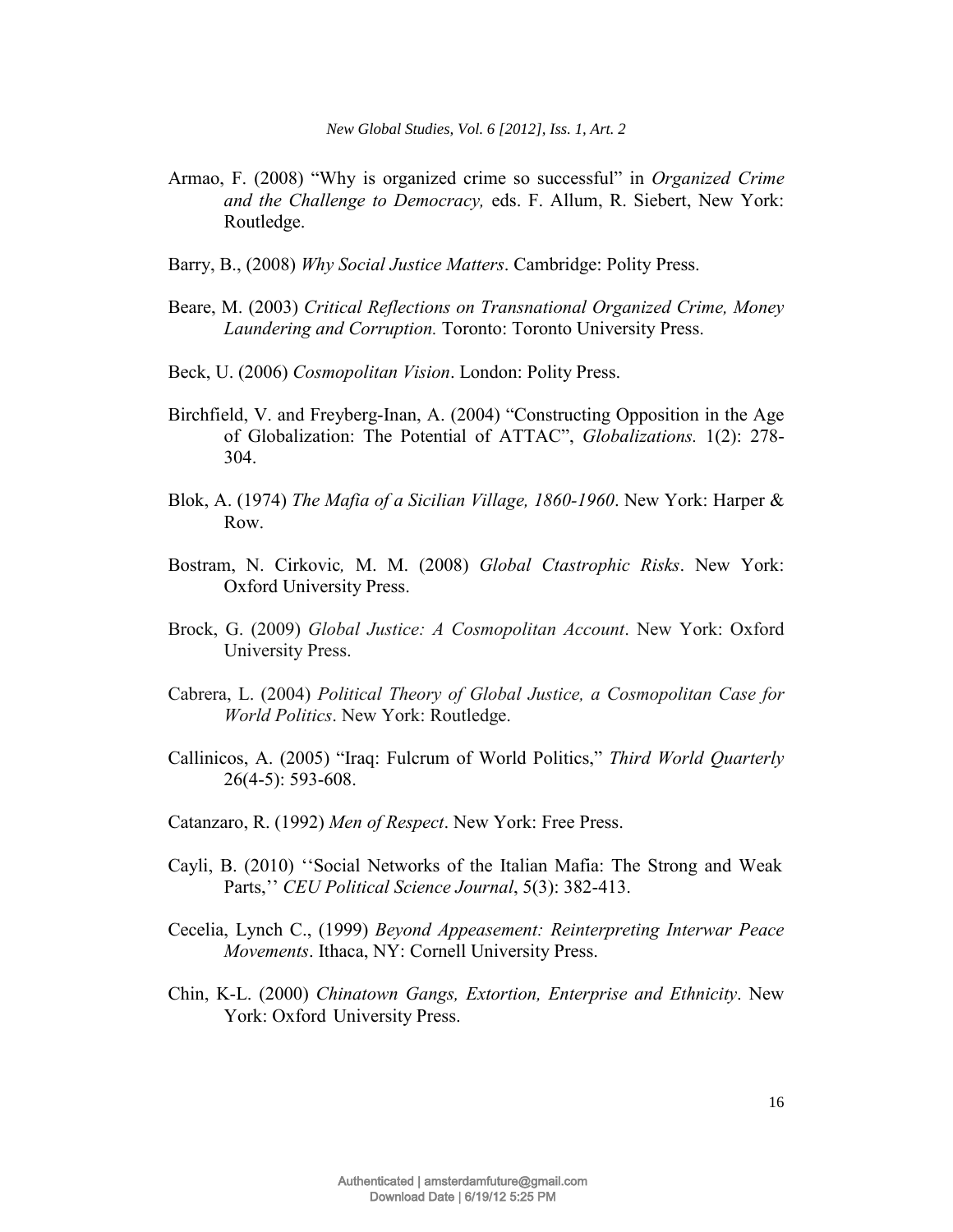- Della Porta, D. (2007) *The Global Justice Movement; Cross National and Transnational Perspectives*, Colorado: Paradigm Publishers.
- Della Porta D. and Diani, M. (2006) *Social Movements: An Introduction*, 2nd edition, Oxford: Blackwell.
- Della Porta, D., & Mosca, L. (2005) "Global-net for global movements? A network of networks for a movement of movements," *Journal of Public Policy,* 25(1): 165–190.
- Della Porta D., Tarrow, S. (2005) "Conclusion: 'Globalization,' Complex Internationalism, and Transnational Contention," in *Transnational Protest and Global Activism*, eds. D. Della Porta and S.Tarrow, New York: Rowman and Littlefield.
- Della Porta, D. and Tarrow, S. (2005) "Transnational Process and Social Activism: An Introduction", in Della Porta Donetalla and Tarrow Sidney, *Transnational Protest & Global Activism*. Oxford: Lowman and Littlefield.
- Dalton, R. J., (1994) *The Green Rainbow: Environmental Interest Groups in Western Europe*. New Haven, CT: Yale University Press.
- Doyle, T. and McEachern, D. (2008) *Environment and Politics*, London-New York: Routledge.
- [Edwards, A & Gill, P \(2003\) "After Transnational Organized Crime: the politics](http://www.seek.salford.ac.uk/user/profile/publications/view.do?publicationNum=10514)  of public safety," [in Edwards A. and Gill P. \(eds.\),](http://www.seek.salford.ac.uk/user/profile/publications/view.do?publicationNum=10514) 264-81. *[Transnational Organized Crime: Perspectives on](http://www.seek.salford.ac.uk/user/profile/publications/view.do?publicationNum=10514) Global Security,* [London: Routledge.](http://www.seek.salford.ac.uk/user/profile/publications/view.do?publicationNum=10514)
- Fijnaut, C. Bovenkerk, F., Bruinsma G., and van de Bunt, H. (1998) *Organized Crime in the Netherlands,* The Hague: Kluwer Law International.
- Finckenauer, J. O. Voronin, Y. A. (2001) "The Threat of Russian Organized Crime," *Issues in International Crime,* National Institute of Justice.

Finckenauer, J. (2004) "The Russian Mafia," *Society*, 41(5): 61-64.

Finckenauer, James O. (2005) "Problems of Definition: What is Organized Crime?'' *Trends in Organized Crime*, 8(3): 63-83.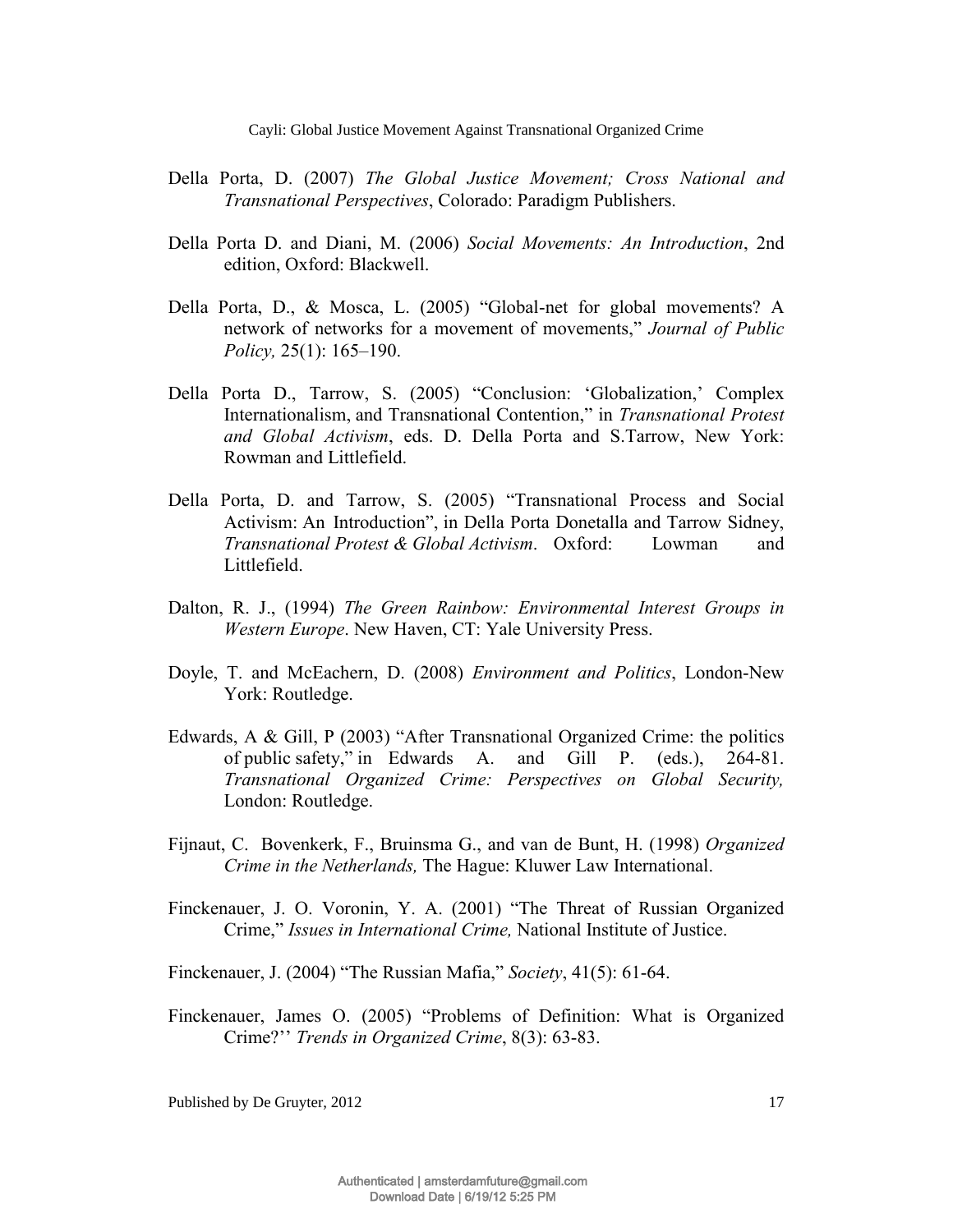- Finckenauer, J. (2008) "Organized Crime", in *The Oxford Handbook of Crime and Public Policy*, ed., M. Tonry, New York, Oxford University Press, pp. 304-325.
- Foran, John. (2010) "From Critical Globalization Studies and Public Sociology to Global Crisis Studies and Global Justice Work: A Manifesto for Radical Social Change," *New Global Studies,* 4 (2), article 4.
- Forno, F. and Gunnarson, C. (2009) "Everyday Shopping to Fight the Mafia in Italy", in Micheletti Michele and McFarland Andrew S., *Creative Participation: Responsibility-Taking in the Political World.* pp. 101-125, Boulder & London: Paradigm Publishers.
- Foster, S. (1998) "Justice from the Ground up: Distributive Inequities, Grassroots Resistance, and the Transformative Politics of the Environmental Justice Movement," *California Law Review*, 86(4): 775-841.
- Gambetta, D. (1993) *The Sicilian Mafia: the Business of Private Protection*. Cambridge, MA: Harvard University Press.
- Gambetta, D. and P. Reuter (1995) "Conspiracy among the Many: The Mafia in Legitimate Industries", in Fiorentini, G. e S. Peltzman (Eds.), *The Economics of Organized Crime*. Cambridge University Press. 69-75.
- Gasper, D., Truong T-D., (2005) "Deepening Development Ethics From economism to human development to human security," *European Journal of Development Research,* 17(3): 372-384.
- Gamson, W. A. Meyer, D. S., (1996) "Framing political opportunity", in *Comparative Perspective on Social Movements*, eds. D. McAdam. J. D. McCharty, N. Z. Mayer, pp. 275-291, New York: Cambridge University Press.
- Gerber, J. (2000) ''On the Relationship between Organized and White-Collar Crime. Government, Business and Criminal Enterprise in Post-Communist Russia'', *European Journal of Crime, Criminal Law and Criminal Justice*, 8(4): 327-342.
- Godson, R. (2003) *Menace to Society*: *Political*-*Criminal Collaboration around the World*. New Brunswick, NJ: Transaction Publishers.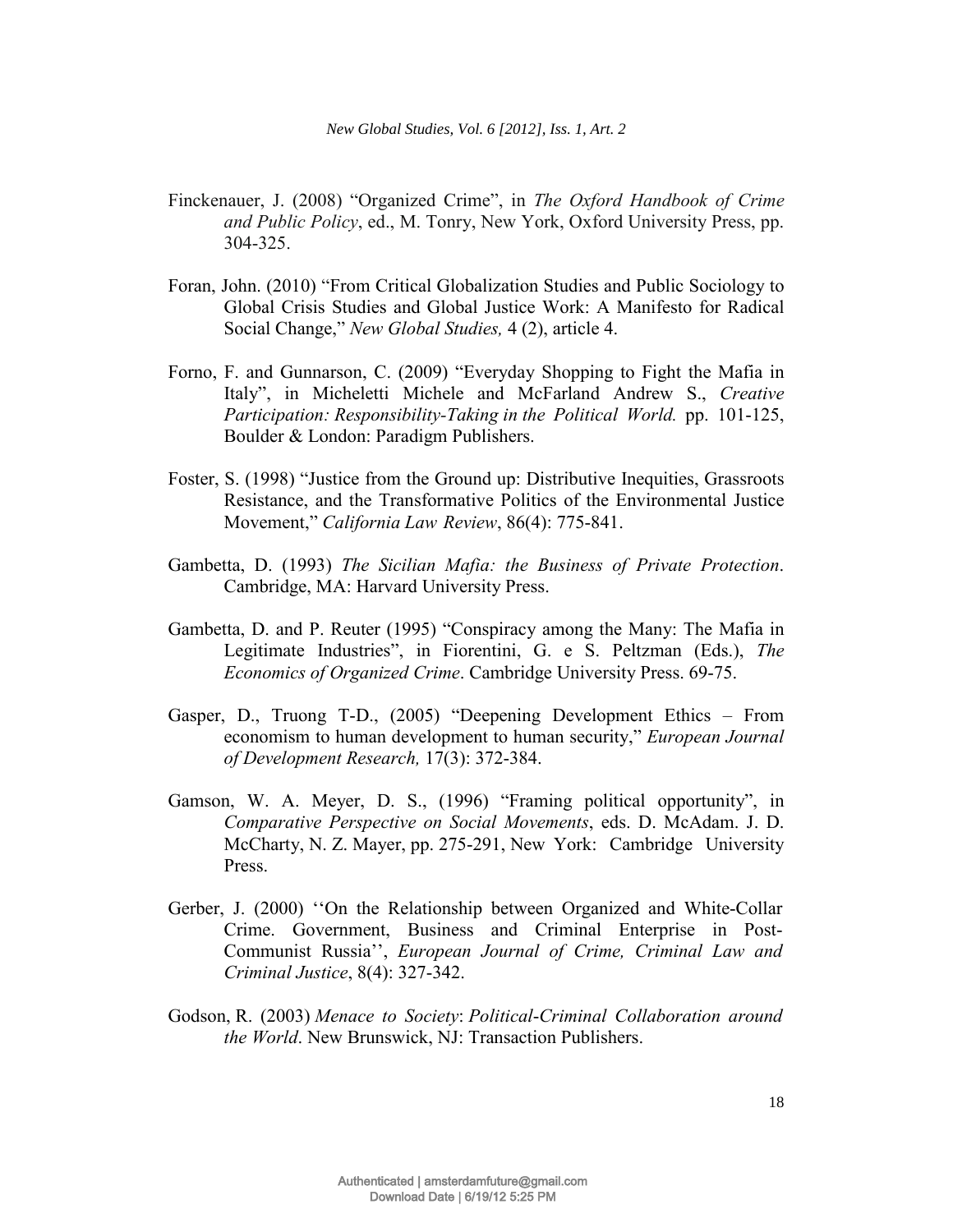- Graeber, D. (2011) ''Occupy Wall Street's Anarchist Roots," *Al Jazeera English*, 30 November 2011. Accessed on January 9, 2012, from: [http://www.aljazeera.com/indepth/opinion/2011/11/201111287283590450](http://www.aljazeera.com/indepth/opinion/2011/11/2011112872835904508.html) [8.html](http://www.aljazeera.com/indepth/opinion/2011/11/2011112872835904508.html)
- Hagan, Frank E. (2006) '"Organized Crime' and 'organized crime' Indeterminate Problems of Definition," *Trends in Organized Crime,* 9(4): 127-137.
- Harvey, N. (1998) *The Chiapas Rebellion: The Struggle for Land and Democracy*, Durham, NC, and London: Duke University Press.
- Hayden, P. (2005) *Cosmopolitan Global Politics*, *Ethics and Global Politics* Burlington, VT: Ashgate.
- Higgins, N. P. (2004) *Understanding the Chiapas Rebellion: Modernist Visions and the Invisible Indian*, Austin, TX: University of Texas Press.
- Holmes, J. S. Pineres, S.A.G., Curtin, K. V., (2008) *Gangs, Drugs & Development in Colombia.* Austin, TX: University of Texas Press.
- Hyatt, W. D. Trexler, T. L., (1996)"Environmental Crime and Organized Crime: What Will the Future Hold?," in *Environmental Crime and Criminality,*  eds*.,* S.M. Edwards, T.D. Edwards and C.B. Fields, New York: Garland Publishing, Inc.
- Interpol, 2008 Annual Report. Accessed January 10, 2011 from: [http://www.google.com/url?sa=t&rct=j&q=interpol%20report%202008&s](http://www.google.com/url?sa=t&rct=j&q=interpol%20report%202008&source=web&cd=12&ved=0CCQQFjABOAo&url=http%3A%2F%2Fwww.interpol.int%2Fcontent%2Fdownload%2F767%2F6043%2Fversion%2F5%2Ffile%2Fiaw2008.pdf&ei=aB76Ts3tPMXN4QTTj9WNCA&usg=AFQjCNGO1XXZhNd3LO8LD-9l0BPDCxiCJA&sig2=84x7zSfOngniIekSj-7QQA) [ource=web&cd=12&ved=0CCQQFjABOAo&url=http%3A%2F%2Fwww](http://www.google.com/url?sa=t&rct=j&q=interpol%20report%202008&source=web&cd=12&ved=0CCQQFjABOAo&url=http%3A%2F%2Fwww.interpol.int%2Fcontent%2Fdownload%2F767%2F6043%2Fversion%2F5%2Ffile%2Fiaw2008.pdf&ei=aB76Ts3tPMXN4QTTj9WNCA&usg=AFQjCNGO1XXZhNd3LO8LD-9l0BPDCxiCJA&sig2=84x7zSfOngniIekSj-7QQA) [.interpol.int%2Fcontent%2Fdownload%2F767%2F6043%2Fversion%2F5](http://www.google.com/url?sa=t&rct=j&q=interpol%20report%202008&source=web&cd=12&ved=0CCQQFjABOAo&url=http%3A%2F%2Fwww.interpol.int%2Fcontent%2Fdownload%2F767%2F6043%2Fversion%2F5%2Ffile%2Fiaw2008.pdf&ei=aB76Ts3tPMXN4QTTj9WNCA&usg=AFQjCNGO1XXZhNd3LO8LD-9l0BPDCxiCJA&sig2=84x7zSfOngniIekSj-7QQA) [%2Ffile%2Fiaw2008.pdf&ei=aB76Ts3tPMXN4QTTj9WNCA&usg=AFQ](http://www.google.com/url?sa=t&rct=j&q=interpol%20report%202008&source=web&cd=12&ved=0CCQQFjABOAo&url=http%3A%2F%2Fwww.interpol.int%2Fcontent%2Fdownload%2F767%2F6043%2Fversion%2F5%2Ffile%2Fiaw2008.pdf&ei=aB76Ts3tPMXN4QTTj9WNCA&usg=AFQjCNGO1XXZhNd3LO8LD-9l0BPDCxiCJA&sig2=84x7zSfOngniIekSj-7QQA) [jCNGO1XXZhNd3LO8LD-9l0BPDCxiCJA&sig2=84x7zSfOngniIekSj-](http://www.google.com/url?sa=t&rct=j&q=interpol%20report%202008&source=web&cd=12&ved=0CCQQFjABOAo&url=http%3A%2F%2Fwww.interpol.int%2Fcontent%2Fdownload%2F767%2F6043%2Fversion%2F5%2Ffile%2Fiaw2008.pdf&ei=aB76Ts3tPMXN4QTTj9WNCA&usg=AFQjCNGO1XXZhNd3LO8LD-9l0BPDCxiCJA&sig2=84x7zSfOngniIekSj-7QQA)[7QQA](http://www.google.com/url?sa=t&rct=j&q=interpol%20report%202008&source=web&cd=12&ved=0CCQQFjABOAo&url=http%3A%2F%2Fwww.interpol.int%2Fcontent%2Fdownload%2F767%2F6043%2Fversion%2F5%2Ffile%2Fiaw2008.pdf&ei=aB76Ts3tPMXN4QTTj9WNCA&usg=AFQjCNGO1XXZhNd3LO8LD-9l0BPDCxiCJA&sig2=84x7zSfOngniIekSj-7QQA)
- Jenkins, A. (2000) *Employment Relations in France: Evaluation and Innovation*. New York: Plenum Publishers.
- Katz-Fishman, Scott, J. W. (2006) "A Movement Rising: Consciousness, Vision and Strategy from the Bottom Up", in *Public Sociologies Reader*. eds. J. Blau and K. E. I. Simith, Maryland: Rowman and Littlefield Publishers.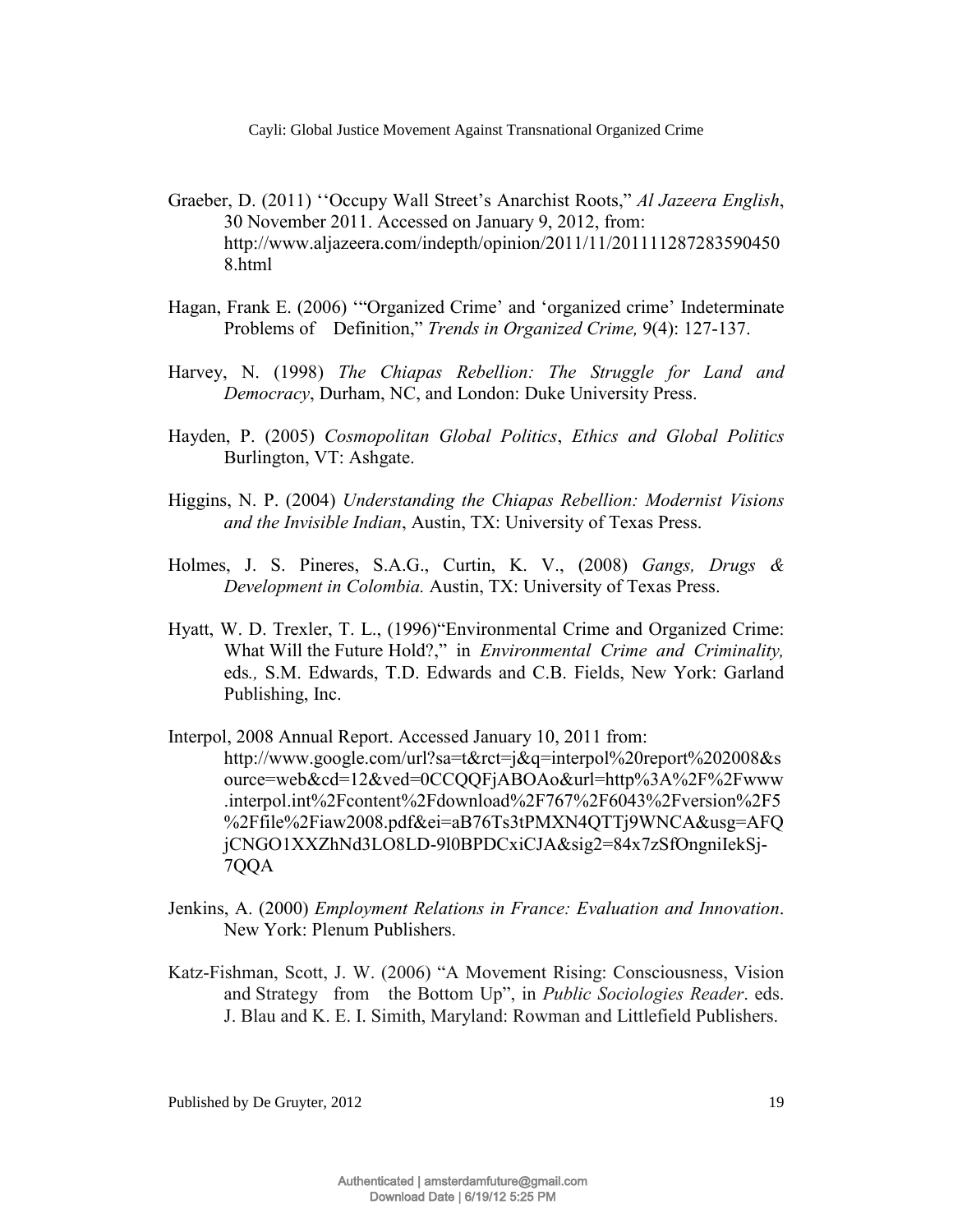- Kolb, F. (2005) "The Impact of Transnational Protest on Social Movement Organizations: Mass Media and the Making of ATTAC Germany", pp. 95-120 in *Transnational Protest and Global Activism.* ed., D. Della Porta and S. Tarrow, Lanham, MD: Rowman and Littlefield Publishers.
- Lo, S. S-H. (2009) *The Politics of Cross Boarder Crime in Greater China*. New York: East Gate.
- Massari, M., Monzini, P. (2004) "Dirty businessess in Italy: A case-study of illegal trafficking in hazardous waste," *Global Crime*. 6(3-4): 285-304.
- Mason, M. (2005) *The New Accountability, Environmental Responsibility across Borders*. London: Earthscan.
- Meyer, D. S. (2004) "Protest and Political Opportunities," *Annual Review of Sociology*, 30, 125-45.
- McAdam*,* D. (1982) *Political Process and the Development of Black Insurgency*, *1930 1970*. Chicago: University of Chicago Press.
- Melluci, A. (1994) "A Strange Kind of Newness: What's 'New' in New Social Movements," in *New Social Movements: From Ideology to Identity.* eds. E. Larana, H.Johnston and J. R. Gusfield, Philadelphia: Temple University Press, pp. 101-133*.*
- Meyer, D. S. (2004) "Tending the Vineyard: Cultivating Political Process Research," in *Rethinking Social Movements*, eds. J. Goodwin, J, Jasper, Maryland: Rowman and Littlefield.
- Mignone, M. B. (2008) *Italy Today, Facing the Changes of the Millennium*, New York: Peter Lang Publishing.
- Mincheva, L. Gurr, T. (2008) "Unholy Alliances III: Communal Militants and Criminal Networks in the Middle East, with a Case Study of the Kurdistan Workers Party (PKK)," *Annual meeting of the International Studies Association*, San Francisco, CA.
- Moghadam, V. M. (2005) *Globalizing Women: Transnational Feminist Networks*. Baltimore: Johns Hopkins University Press.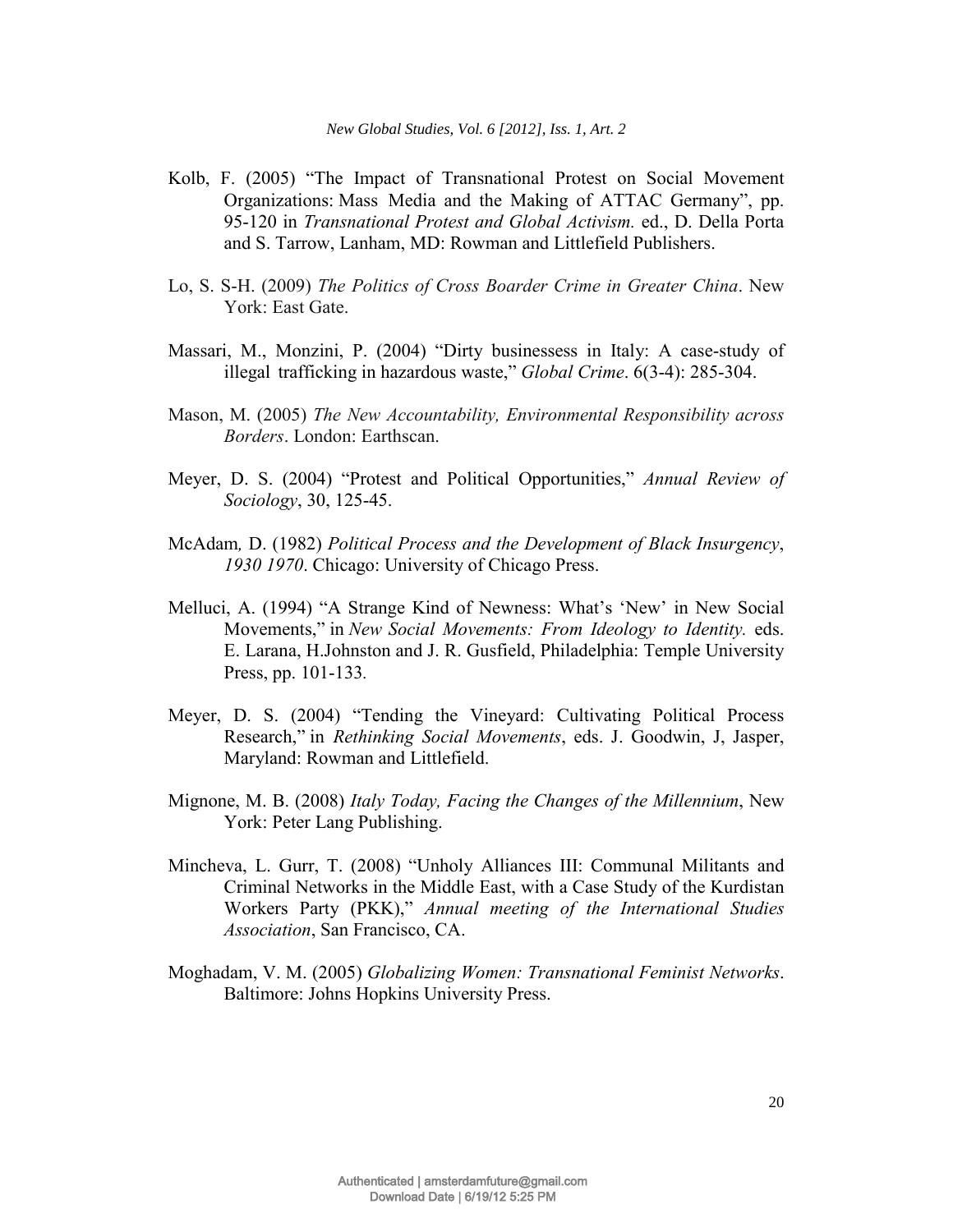- Mueller, Gerhard O. W. (1998) "Transnational Crime: Definitions and Concepts," *Transnational Organized Crime*, 4(3-4):13-21.
- Neale, J. (2002) *You are G8, We are 6 Billion: The Truth Behind the Genoa Protests*. London: Vision Paperbacks.
- Nelken, D. and Levi, M. (1996) "The Corruption of Politics and the Politics of Corruption: An Overview,'' *Journal of Law and Society*, 23 (1):1-17.
- Nelken, D., (1997) "The Globalization of Crime and Criminal Justice: Prospects and Problems," *Current Legal Problems*, 50, 251-277.
- OECD, (2008) *The Economic Impact of Counterfeiting and Piracy*, Paris, see [www.oecd.org/sti/counterfeiting](http://www.oecd.org/sti/counterfeiting)
- Paoli, L. (1997) "The political criminal nexus in Italy," *Trends in Organized Crime* 3(1): 49-56
- Paoli, L. (2005) "The paradoxes of organized crime," *Crime, Law & Social Change*, 7(1): 51-97.
- Pianta, M., Zola, D. (2005) "The rise of global movements, 1970-2005," ACI European Meeting, Paris.
- Pimentel, S. A. (2000) "The Nexus of Organized Crime and Politics in Mexico," in *Organized Crime and Democratic Governability: Mexico and the U.S.-Mexican Borderlands*. eds. J. Bailey and R. Godson, Pittsburgh: University of Pittsburgh Press.
- Pojman, L. J. (2006) *Terrorism, Human Rights and the Case of World Government*. Maryland: Rowman & Littlefield.
- Popper, K. R. (1971) *The Open Society and Its Enemies*. 5th Edition, NJ: Princeton University Press.
- Popper, K. R. (1963) *Conjectures and Refutations*. London: Routledge & Kegan Paul.
- Post, J. M. (2007) *The Mind of the Terrorist*, *The Psychology of Terrorism from the IRA to Al-Qaeda*. New York: Palgrave Macmillan.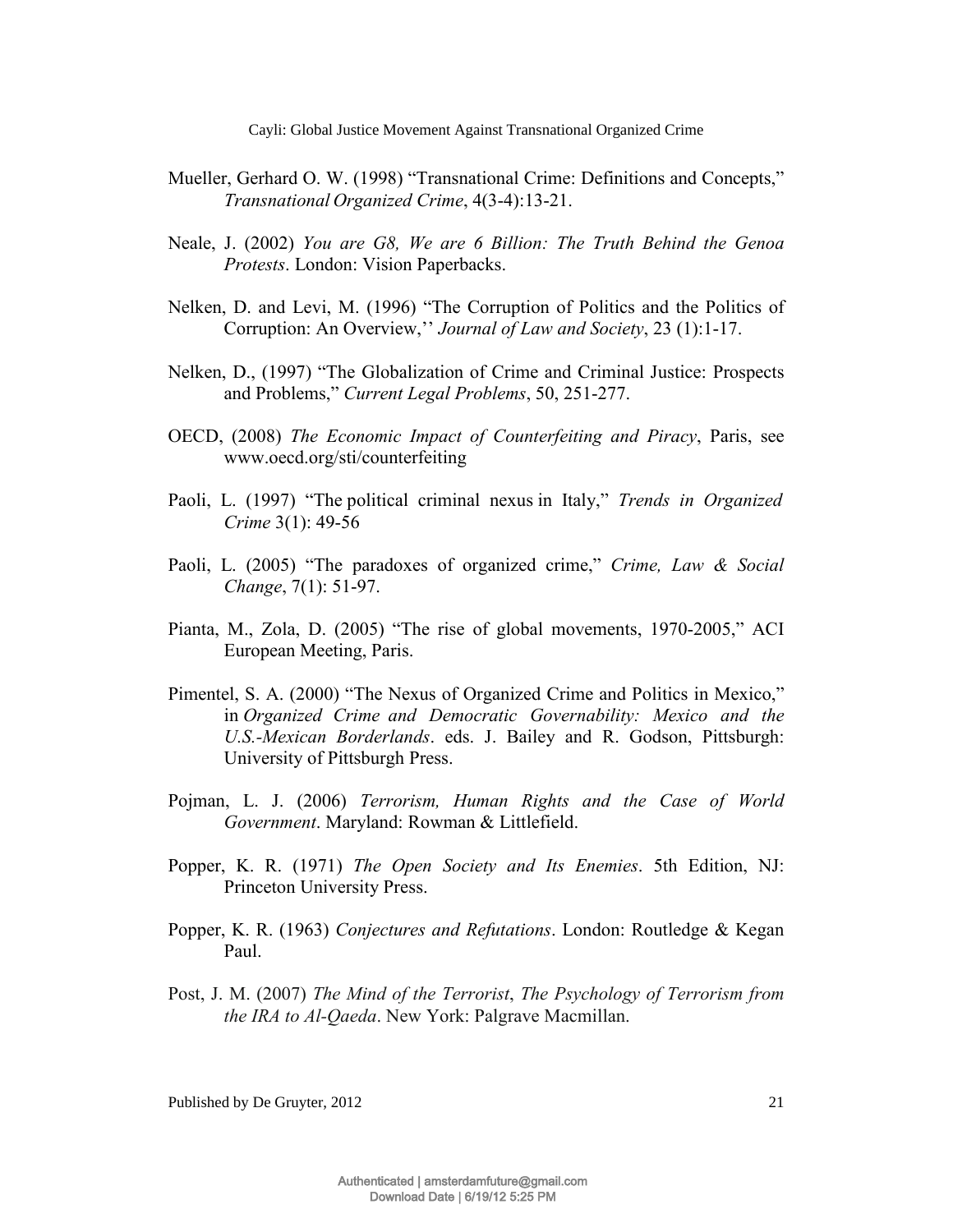- Reiman, J. (1995) *The Rich Get Richer and the Poor Get Prison: Ideology, Crime and Criminal Justice*. Boston: Allyn & Bacon.
- Ridley, N. (2008) "Organized crime, money laundering, and terrorism," *Policing*  $2(1)$ : 28–35.
- Santino, Umberto. (2006) *Dalla Mafia alle Mafie.* Soveria Mannelli: Rubettinno Editore.
- Sawyers, T. Traci, M. Meyer, D. S. (1999) "Missed opportunities: Social movement abeyance and public policy," *Social Problems* 46 (2): 187-206.
- Shelley, L. (2010) *Human Trafficking: A Global Perspective*. New York: Cambridge University Press.
- Shelley, L. (2003) ["Russia and Ukraine: Transition or Tragedy?"](http://books.google.com/books/transaction?id=K616GHp62UkC&pg=PA1&dq=Godson&sig=1UkyzpPE6hLgM_gX4iQugUMdRQg#PPA199,M1) in *Menace to Society: Political-Criminal Collaboration Around the World*, ed., R. Godson, New Brunswick, N.J.: Transaction Publishers.
- Skaperdas, S. (2001) ["The political economy of organized](http://ideas.repec.org/a/spr/ecogov/v2y2001i3p173-202.html) crime: providing [protection when the state does not,](http://ideas.repec.org/a/spr/ecogov/v2y2001i3p173-202.html)" *[Economics of Governance](http://ideas.repec.org/s/spr/ecogov.html)*, 2(3):173- 202.
- Solnit, D., Solnit, R., Mittal, A. (2009) *The Battle of the Story of the Battle of Seattle*. Oakland: AK
- Stanislawski, B. H. (2004) "Transnational 'Bads' in the Globalized World," *Public Integrity*, 6: 155-170.
- Stienstra, D. (2000) "Dancing resistance from Rio to Beijing: Transnational women's organizing and United Nations conferences, 1992-6," in *Gender and Global Restructuring: Sightings, Sites and Resistances*. eds. M. H. Marchand and A. S. Runyan, New York and London: Routledge, pp. 209- 224.
- Stille, Alexander. (1995) *[Excellent Cadavers: The Mafia and the Death of the](http://en.wikipedia.org/wiki/Excellent_Cadavers)  [First Italian Republic.](http://en.wikipedia.org/wiki/Excellent_Cadavers)* New York: Pantheon Books
- Sung, H. E. (2004) "Democracy and Political Corruption: A Cross National Comparison," *Crime, Law and Social Change*, 42(2): 179-193.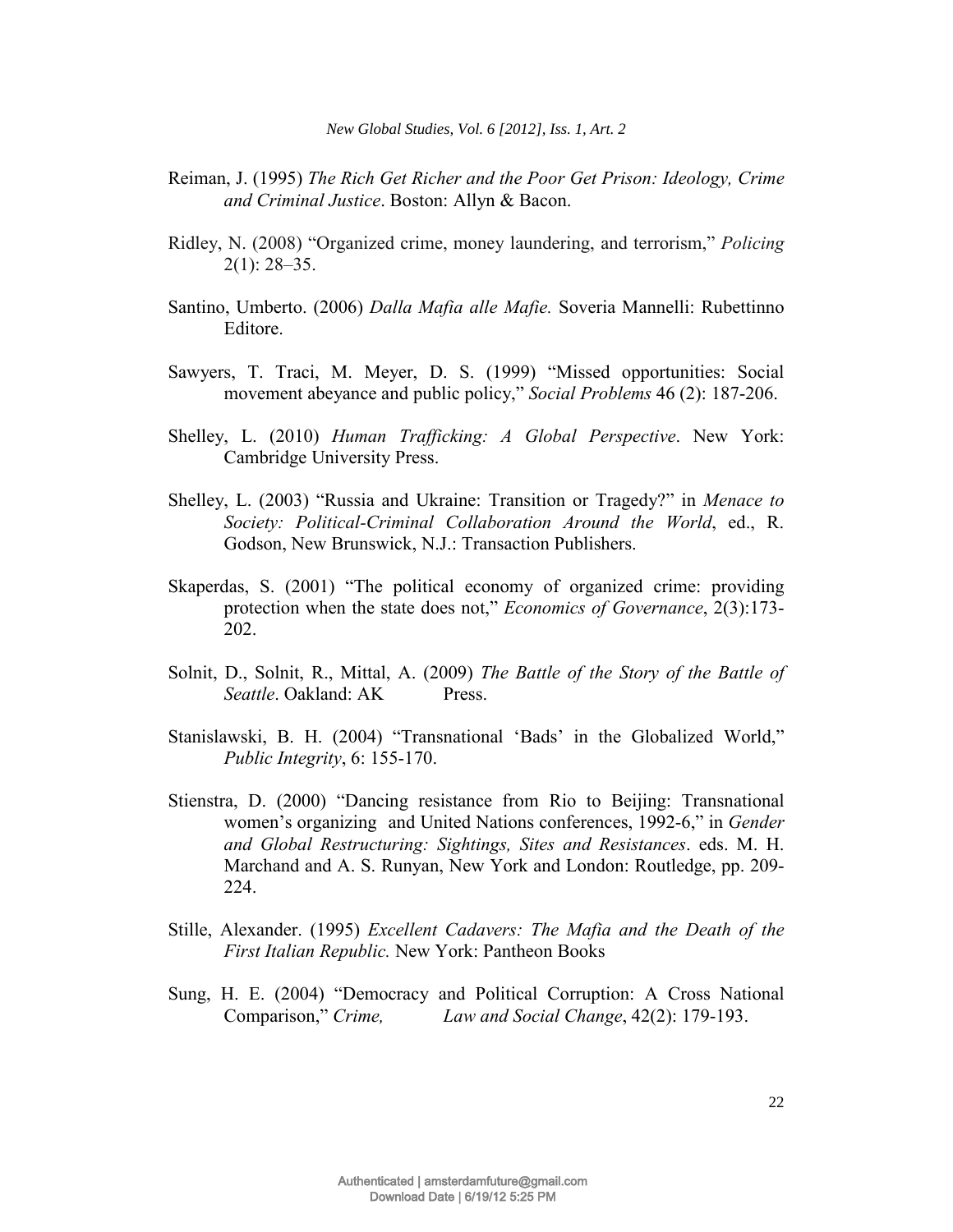- Tarrow, S. (1998) *Power in Movement, Social Movements and Contentious Politics*. New York: Cambridge University Press.
- Taylor I., Jamieson, R. (1999) "Sex Trafficking and the Mainstream of Market Culture," *Crime, Law & Social Change*, 32(3): 257-278.
- Taylor, R. (2004) "Interpreting Global Civil Society", in *Creating a Better World, Interpreting Global Civil Society*. ed. R. Taylor, Bloonfield, CT: Kumarian Press.
- Taylor, R. S. (2010) "Kant's Political Religion: The Transparency of Perpetual Peace and the Highest Good," *Review of Politics* 72(1): 1-24.
- Thoumi, F. E. (2002) "Illegal Drugs in Colombia: From Illegal Economic Boom to Social Crisis," *The Annals of the American Academy of Political and Social Science*, 582, 102-116.
- Tilly, C. (1978) *From Mobilization to Revolution*. Reading, MA: Addison-Wesley.
- Trat, J. (1996) "Autumn 1995: A Social Storm Blows over France," *Social Politics* 3(2-23): 223-226.
- UNODC, Promoting health, security and justice, 2010, pp. 13. Accessed July 5, 2011 from: http://www.unodc.org/documents/frontpage/UNODC Annual Report 20 [10\\_LowRes.pdf](http://www.unodc.org/documents/frontpage/UNODC_Annual_Report_2010_LowRes.pdf)
- Van De Bunt, H. (2004) "Organized Crime Policies in the Netherlands," in C. Fijnaut & L. Paoli (eds.) *Organized Crime in Europe: Concepts, Patterns and Control Policies in the European Union and Beyond*. Dordrecht: Springer, pp. 667-716.
- Van De Bunt, H. and Kleemans, E. (2006) *Organized Crime Monitor. Fact Sheet 2006-18a*. Research and Documentation Centre (WODC). Amsterdam: Ministry of Justice.
- Van Duyne, C. P. (1993) ""Organized crime and business-crime enterprises in the Netherlands," *Crime, Law & Social Change* 19(2): 103-142.